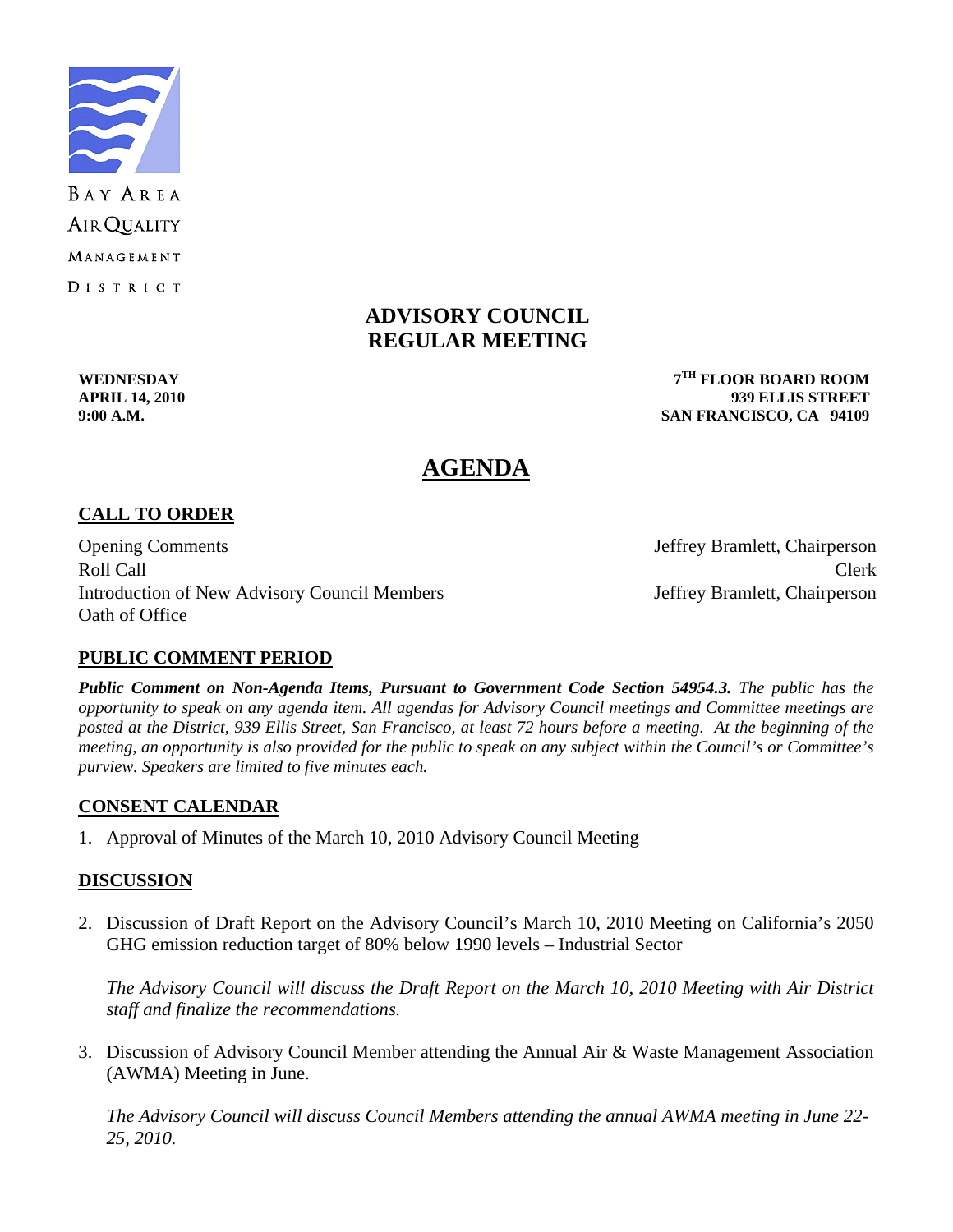#### **OTHER BUSINESS**

4. Council Member Comments/Other Business

*Council or staff members on their own initiative, or in response to questions posed by the public, may: ask a question for clarification, make a brief announcement or report on their own activities, provide a reference to staff about factual information, request staff to report back at a subsequent meeting concerning any matter or take action to direct staff to place a matter of business on a future agenda.* 

5. Time and Place of Next Meeting

*9:00 a.m., Wednesday, May 12, 2010, 939 Ellis Street, San Francisco, CA 94109.* 

6. Adjournment

#### **CONTACT EXECUTIVE OFFICE - 939 ELLIS STREET SF, CA 94109 (415) 749-5130**

**FAX: (415) 928-8560 BAAQMD homepage: [www.baaqmd.gov](http://www.baaqmd.gov/)**

- To submit written comments on an agenda item in advance of the meeting.
- To request, in advance of the meeting, to be placed on the list to testify on an agenda item.
- To request special accommodations for those persons with disabilities notification to the Clerk's Office should be given in a timely manner, so that arrangements can be made accordingly.
- Any writing relating to an open session item on this Agenda that is distributed to all, or a majority of all, members of the body to which this Agenda relates shall be made available at the District's offices at 939 Ellis Street, San Francisco, CA 94109, at the time such writing is made available to all, or a majority of all, members of that body. Such writing(s) may also be posted on the District's website [\(www.baaqmd.gov\)](http://www.baaqmd.gov/) at that time.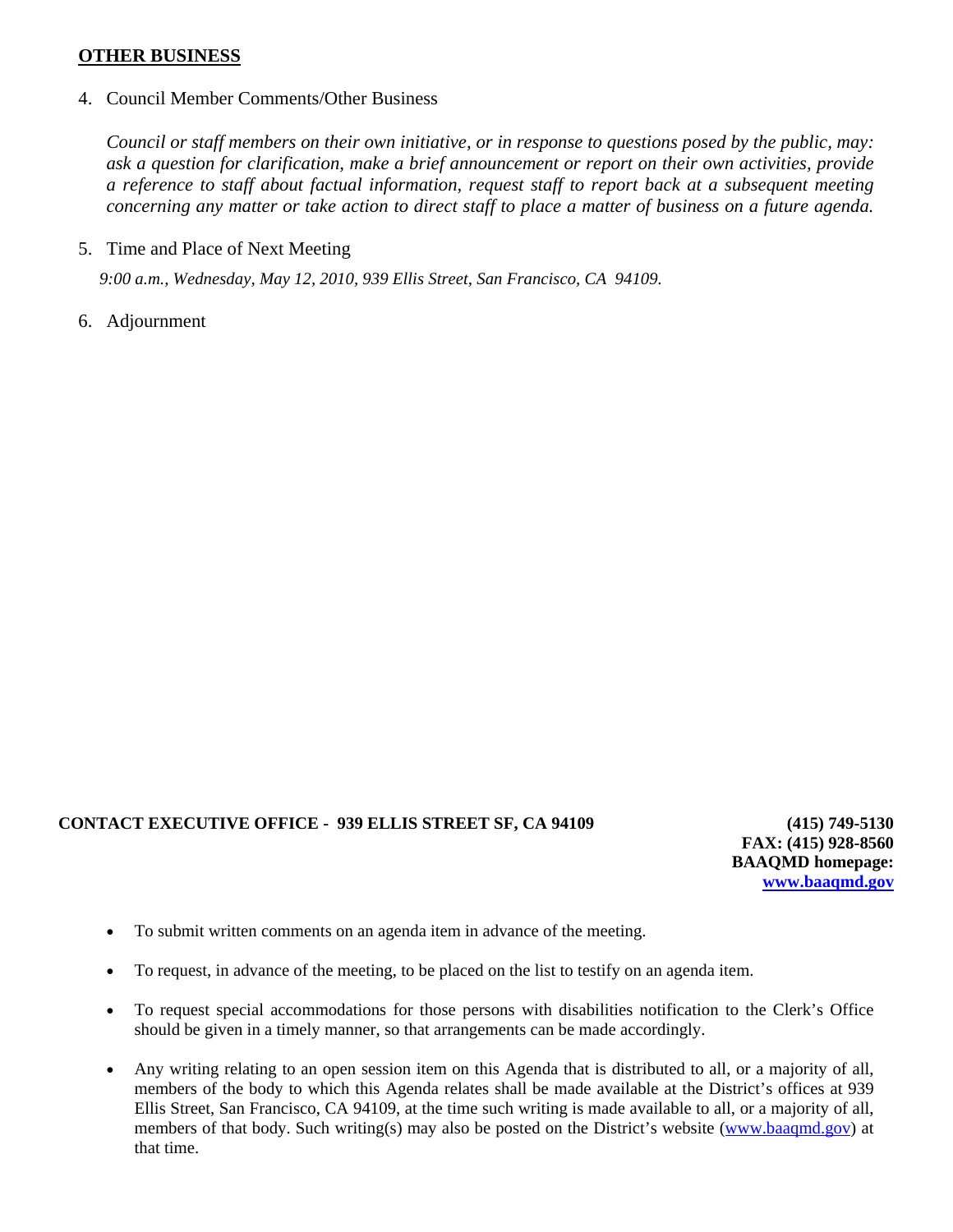# **BAY AREA AIR QUALITY MANAGEMENT DISTRICT 939 ELLIS STREET, SAN FRANCISCO, CALIFORNIA 94109 (415) 771-6000**

# **EXECUTIVE OFFICE: MONTHLY CALENDAR OF DISTRICT MEETINGS**

| <b>APRIL 2010</b>                                                                                                                            |                 |      |                           |                                            |  |
|----------------------------------------------------------------------------------------------------------------------------------------------|-----------------|------|---------------------------|--------------------------------------------|--|
| <b>TYPE OF MEETING</b>                                                                                                                       | DAY             | DATE | <b>TIME</b>               | <b>ROOM</b>                                |  |
| <b>Board of Directors Stationary Source</b><br><b>Committee</b> (At the Call of the Chair)                                                   | <b>Monday</b>   | 12   | $9:30$ a.m.               | <b>Board Room</b>                          |  |
| <b>Advisory Council Regular Meeting</b>                                                                                                      | Wednesday       | 14   | $9:00$ a.m. $-11:00$ a.m. | <b>Board Room</b>                          |  |
| <b>Board of Directors Regular Meeting</b><br>(Meets 1st & 3rd Wednesday of each Month)<br>- CANCELLED                                        | Wednesday       | 21   | $9:45$ a.m.               | <b>Board Room</b>                          |  |
| <b>Board of Directors Mobile Source</b><br><b>Committee</b> (Meets $4th Thursday each Month)$<br>- RECHEDULED TO THURSDAY, APRIL 29,<br>2010 | <b>Thursday</b> | 22   | 9:30 a.m.                 | 4 <sup>th</sup> Floor<br><b>Conf. Room</b> |  |
| <b>Board of Directors Budget &amp; Finance</b><br><b>Committee</b> (At the Call of the Chair)                                                | Wednesday       | 28   | 1:00 p.m.                 | 4 <sup>th</sup> Floor<br><b>Conf. Room</b> |  |
| <b>Board of Directors Mobile Source</b><br><b>Committee</b> (Meets 4 <sup>th</sup> Thursday each Month)                                      | <b>Thursday</b> | 29   | $9:30$ a.m.               | $4th$ Floor<br><b>Conf. Room</b>           |  |

# **MAY 2010**

| <b>TYPE OF MEETING</b>                                                                           | DAY             | <b>DATE</b> | <b>TIME</b>               | <b>ROOM</b>                                                         |
|--------------------------------------------------------------------------------------------------|-----------------|-------------|---------------------------|---------------------------------------------------------------------|
| <b>Board of Directors Regular Meeting</b><br>(Meets $I^{st}$ & $3^{rd}$ Wednesday of each Month) | Wednesday       | 5           | $9:45$ a.m.               | <b>Board Room</b>                                                   |
| <b>Advisory Council Regular Meeting</b>                                                          | Wednesday       | 12          | $9:00$ a.m. $-11:00$ a.m. | <b>Board Room</b>                                                   |
| <b>Board of Directors Stationary Source</b><br><b>Committee</b> (At the Call of the Chair)       | <b>Thursday</b> | 13          | $9:30$ a.m.               | <b>Board Room</b>                                                   |
| <b>Board of Directors Regular Meeting</b><br>(Meets $I^{st}$ & $3^{rd}$ Wednesday of each Month) | Wednesday       | 19          | $9:45$ a.m.               | <b>Board Room</b>                                                   |
| <b>Board of Directors Budget &amp; Finance</b><br><b>Committee</b> (At the Call of the Chair)    | <b>Thursday</b> | 20          | $9:30$ a.m.               | 4 <sup>th</sup> Floor<br><b>Conf. Room</b>                          |
| <b>Joint Policy Committee</b>                                                                    | Friday          | 21          | $10:00$ a.m.              | <b>MTC Auditorium</b><br>$101 - 8^{th}$ Street<br>Oakland, CA 94607 |
| <b>Board of Directors Mobile Source</b><br><b>Committee</b> (Meets $4th Thursday each Month)$    | <b>Thursday</b> | 27          | $9:30$ a.m.               | 4 <sup>th</sup> Floor<br><b>Conf. Room</b>                          |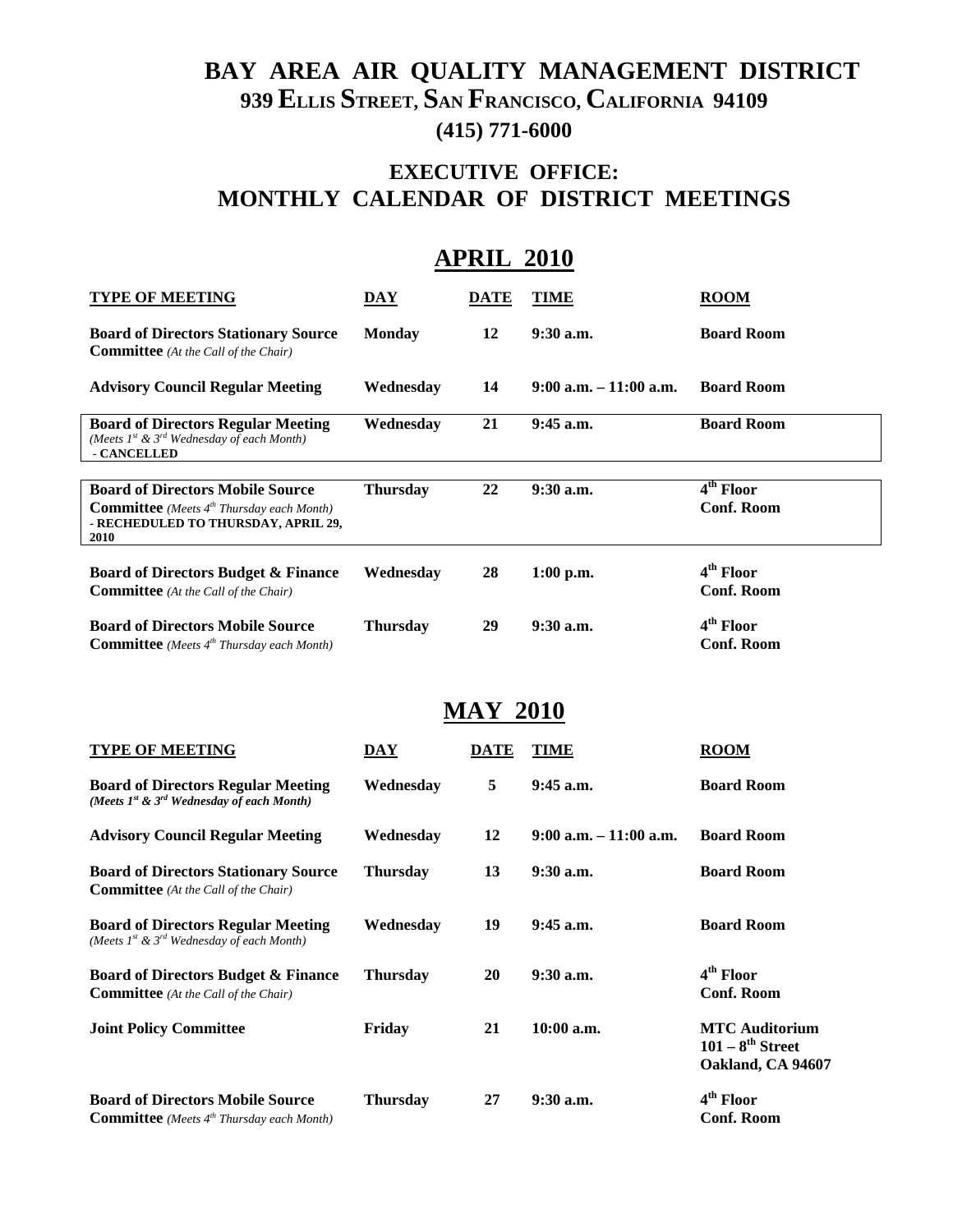# **JUNE 2010**

| <b>TYPE OF MEETING</b>                                                                                                       | <b>DAY</b>      | DATE | TIME                      | <b>ROOM</b>                                                                                  |
|------------------------------------------------------------------------------------------------------------------------------|-----------------|------|---------------------------|----------------------------------------------------------------------------------------------|
| <b>Board of Directors Regular Meeting /</b><br><b>CEOA Guidelines</b><br>(Meets $I^{st}$ & $3^{rd}$ Wednesday of each Month) | Wednesdav       | 2    | $9:45$ a.m.               | <b>City of San Jose</b><br><b>Chambers</b><br>200 East Santa Clara St.<br>San Jose, CA 95113 |
| <b>Advisory Council Regular Meeting</b>                                                                                      | Wednesdav       | 9    | $9:00$ a.m. $-12:00$ a.m. | <b>Board Room</b>                                                                            |
| <b>Board of Directors Regular Meeting</b><br>(Meets $I^{st}$ & $3^{rd}$ Wednesday of each Month)                             | Wednesdav       | 16   | $9:45$ a.m.               | <b>Board Room</b>                                                                            |
| <b>Board of Directors Mobile Source</b><br><b>Committee</b> (Meets $4^{th}$ Thursday each Month)                             | <b>Thursday</b> | 24   | $9:30$ a.m.               | 4 <sup>th</sup> Floor<br><b>Conf. Room</b>                                                   |

**HL – 4/7/10 (4:50 p.m.) P/Library/Forms/Calendar/Calendar/Moncal**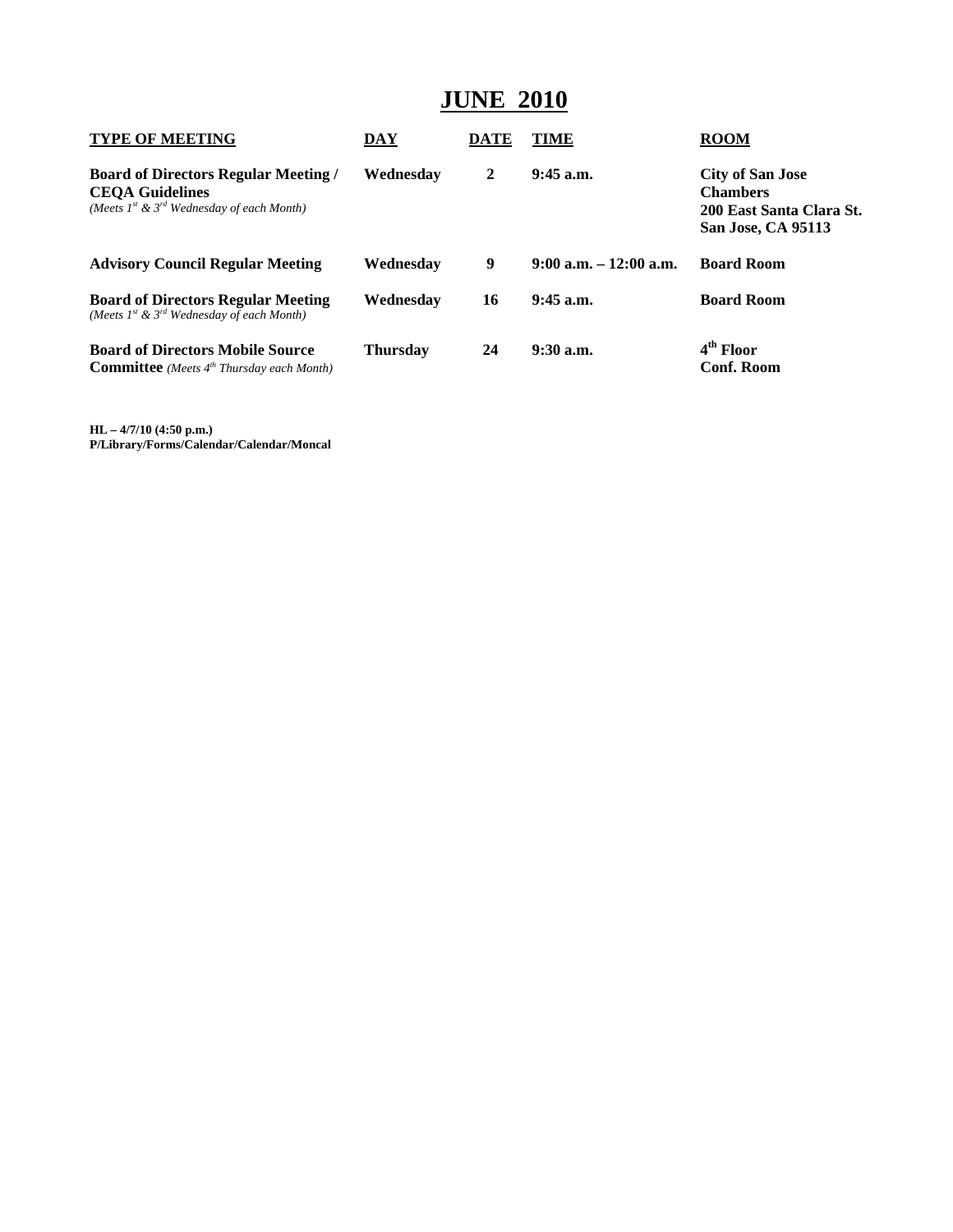# AGENDA: 1

#### BAY AREA AIR QUALITY MANAGEMENT DISTRICT Memorandum

- To: Chairperson Bramlett and Members of the Advisory Council
- From: Jack P. Broadbent Executive Officer/APCO
- Date: April 8, 2010

Re: Advisory Council's Draft Meeting Minutes of March 10, 2010

#### RECOMMENDED ACTION

Approve attached draft minutes of the Regular Advisory Council's meeting of March 10, 2010.

#### DISCUSSION

Attached for your review and approval are the draft minutes of the March 10, 2010 Advisory Council meeting.

Respectfully submitted,

Jack P. Broadbent Executive Officer/APCO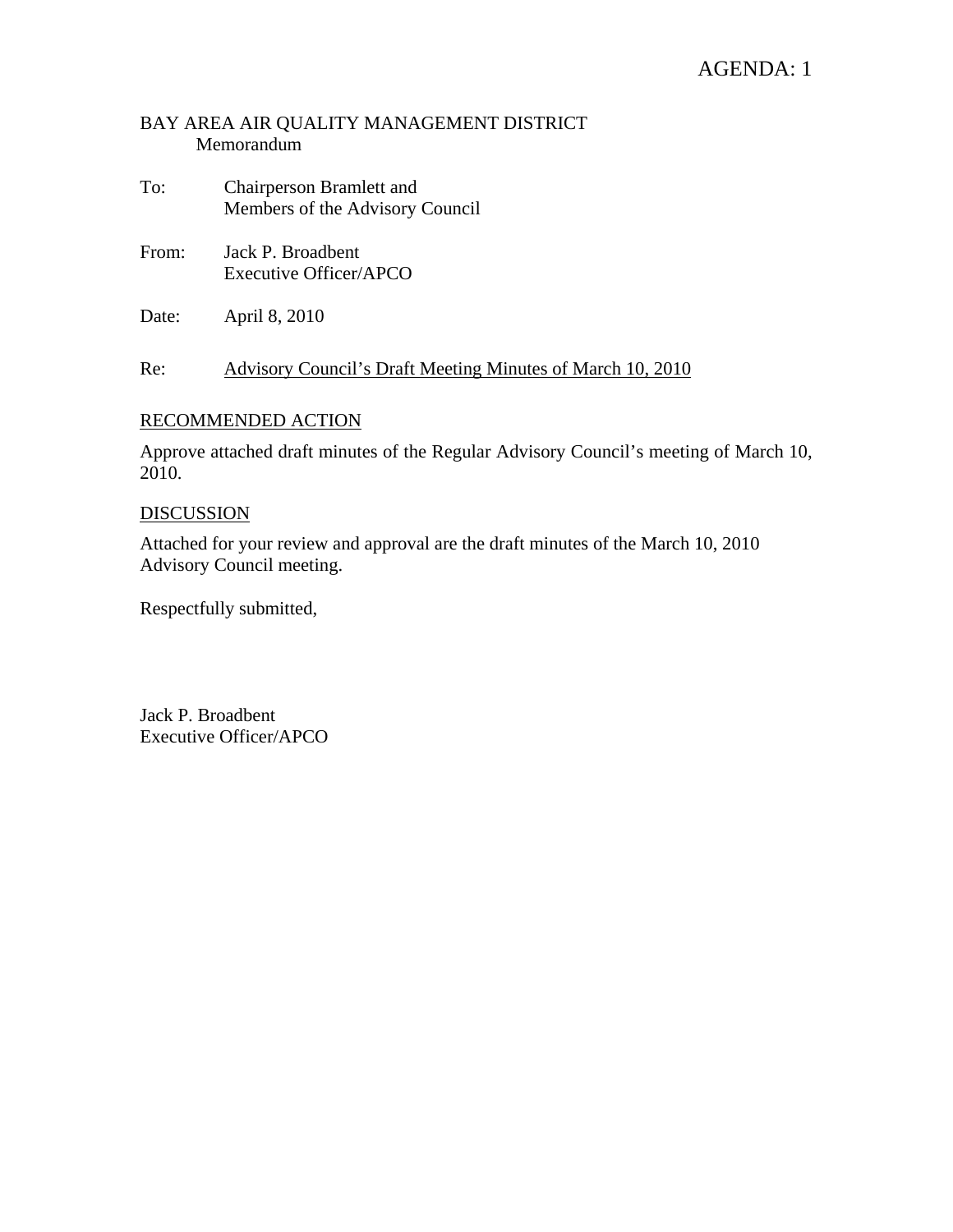#### $AGENDA \cdot 1$

Bay Area Air Quality Management District 939 Ellis Street San Francisco, CA 94109 (415) 749-5000

#### **DRAFT MINUTES**

Advisory Council Regular Meeting 9:00 a.m., Wednesday, March 10, 2010

#### **CALL TO ORDER**

| <b>Opening Comment:</b> | Chairperson Bramlett called the meeting to order at 9:00 a.m.                                                                                                                                                                                                                                                                                                                      |  |  |  |  |
|-------------------------|------------------------------------------------------------------------------------------------------------------------------------------------------------------------------------------------------------------------------------------------------------------------------------------------------------------------------------------------------------------------------------|--|--|--|--|
| <b>Roll Call:</b>       | Chairperson Jeffrey Bramlett, M.S., Vice Chairperson Ken<br>Blonski, M.S.; Secretary Stan Hayes; Council Members Jennifer<br>Bard, Benjamin Bolles, Harold Brazil, John Holtzclaw, Ph.D.,<br>Robert Huang, Ph.D., Kraig Kurucz, M.S., Rosanna Lerma, P.E.,<br>Gary Lucks, JD, CPEA, REA I, Jane Martin, Dr.Ph.H., Debbie<br>Mytels, Jonathan Ruel, Dorothy Vura-Weis, M.D., M.P.H. |  |  |  |  |
| Absent:                 | Louise Bedsworth, Ph.D., Robert Bornstein, Ph.D. and Kendal Oku                                                                                                                                                                                                                                                                                                                    |  |  |  |  |

#### **Introduction of New Advisory Council Member**

Chairperson Bramlett introduced new Council Member, Gary Lucks, and provided a brief description of his background and experience.

#### **Oath of Office**

The Oath of Office was given to Council Member Gary Lucks.

**Public Comment Period:** There were no public comments.

#### **Consent Calendar**:

**1. Approval of Minutes of the February 10, 2010 Advisory Council Meeting** 

**Advisory Council Action:** Member Blonski made a motion to approve the minutes of February 10, 2010; Member Vura-Weis seconded the motion; unanimously carried without objection.

#### **PRESENTATION: CALIFORNIA'S 2050 GHG EMISSION REDUCTION TARGET – INDUSTRIAL SECTOR**

- **2. California's 2050 GHG Emission Reduction Target of 80% Below 1990 Levels Industrial Sector** 
	- **A. GHG Emission Reduction Strategies for Oil/Gas Production & Refining**  Joe Sparano, Executive Advisor to the Chairman Western States Petroleum Association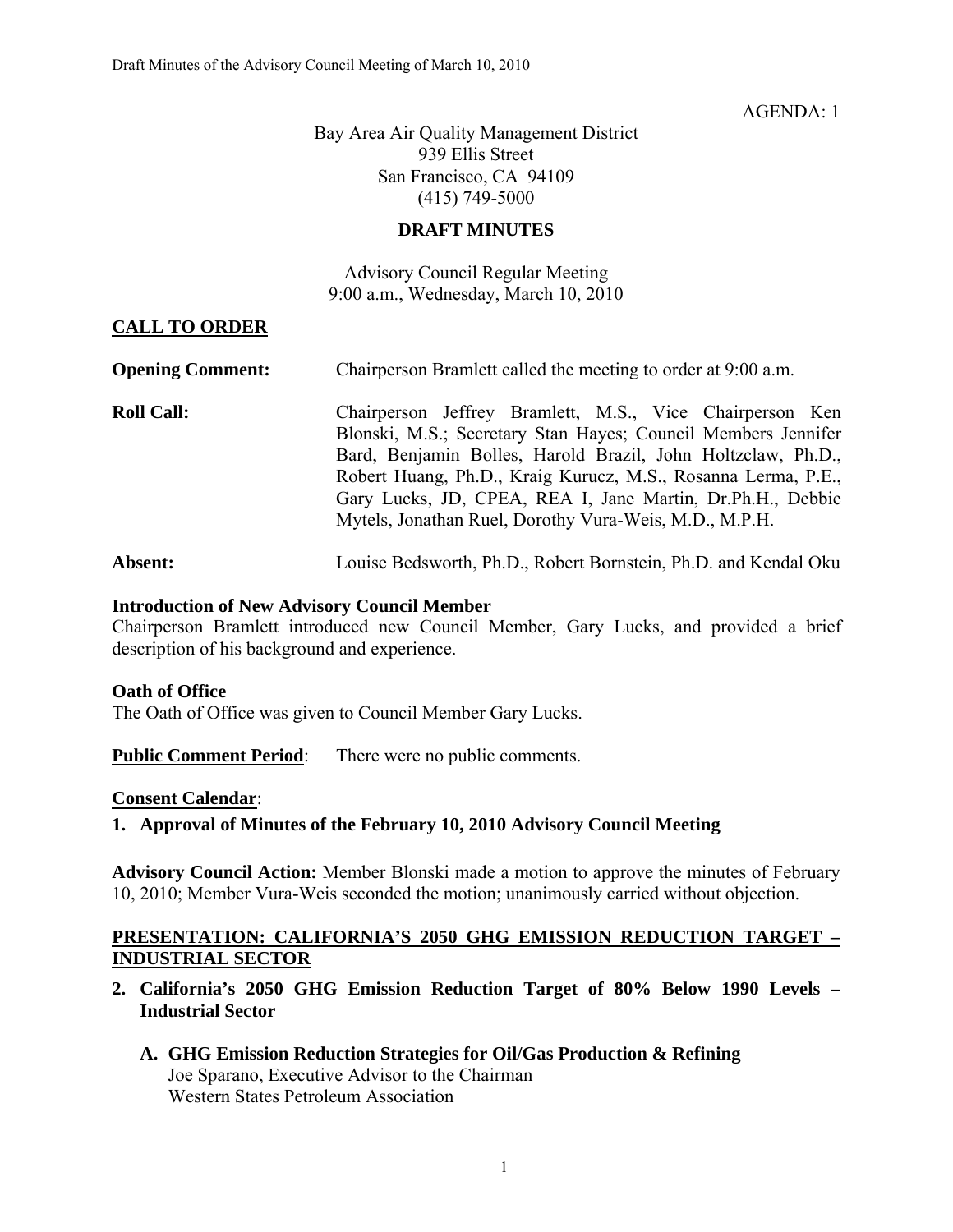Deputy APCO, Jean Roggenkamp, introduced Joe Sparano, Executive Advisor to the Chairman, Western States Petroleum Association, and provided a brief description of his background.

Mr. Sparano gave a PowerPoint presentation regarding meeting California's 2050 GHG emission targets, reviewed AB 32 Global Warming Solutions Act to reduce  $CO<sub>2</sub>$  to 1990 levels by 2020 – a 30% reduction, to reduce  $CO<sub>2</sub>$  to 80% of 1990 levels by 2050, and the low carbon fuel standard which reduces the "carbon intensity" of transportation fuels at least 10% by 2020.

Mr. Sparano discussed challenges of reducing carbon content of fuels, complementary measures for stationary sources, timing of market opening, fuels under cap and trade, offsets, environmental justice issues and cost containment. He believed the program must:

- Be the product of a transparent, technically sound rulemaking
- Be fuel and process neutral; innovation is key
- Start simple and ramp up to meet  $2020 \& 2050$  goals
- **Prevent leakage of emissions out of state or country**
- Contain regular milestone reviews to assure program is on track
- Rely on markets; assure fair competition for at-risk investments
- Promote the development and introduction of advanced, not-now-commercially available low carbon intensity fuels
- Be compatible with federal renewable fuels standard and other federal and international programs

The program needs comprehensive energy policies:

- Needs to be realistic about green energy costs and in the time it takes to develop technologies
- Economy requires readily available energy today, not just the promise of it 10-20 years from now
- Avoids inadvertently creating unattainable public expectations
- Public will not allow energy development unless resulting carbon impact is addressed
- Public will not favor reductions in carbon emissions if, as a result, energy prices are forced upward too much, too fast
- An energy transition will not occur overnight, at little cost, and with no inconvenience

He noted that California produces and sells approximately 43 million gallons a day of gasoline and is the third largest consuming entity. He said the stakes are high, volumes are extraordinary and to replace the volume will require some real innovation, creativity, and cost effective processes and fuels in the future.

Mr. Sparano presented a chart developed by the Energy Information Administration of future U.S. energy supply projections. The chart shows U.S. energy demand will increase by  $14\%$ between 2008 and 2035 and that close to 80% of the energy used in the United States comes from fossil fuels: coal, gas and oil.

He presented California's GHG footprint and reduction goals, stating that a 20 to 30% reduction will need be needed to reach AB 32's target of reducing GHG emissions to 1990 levels by 2020.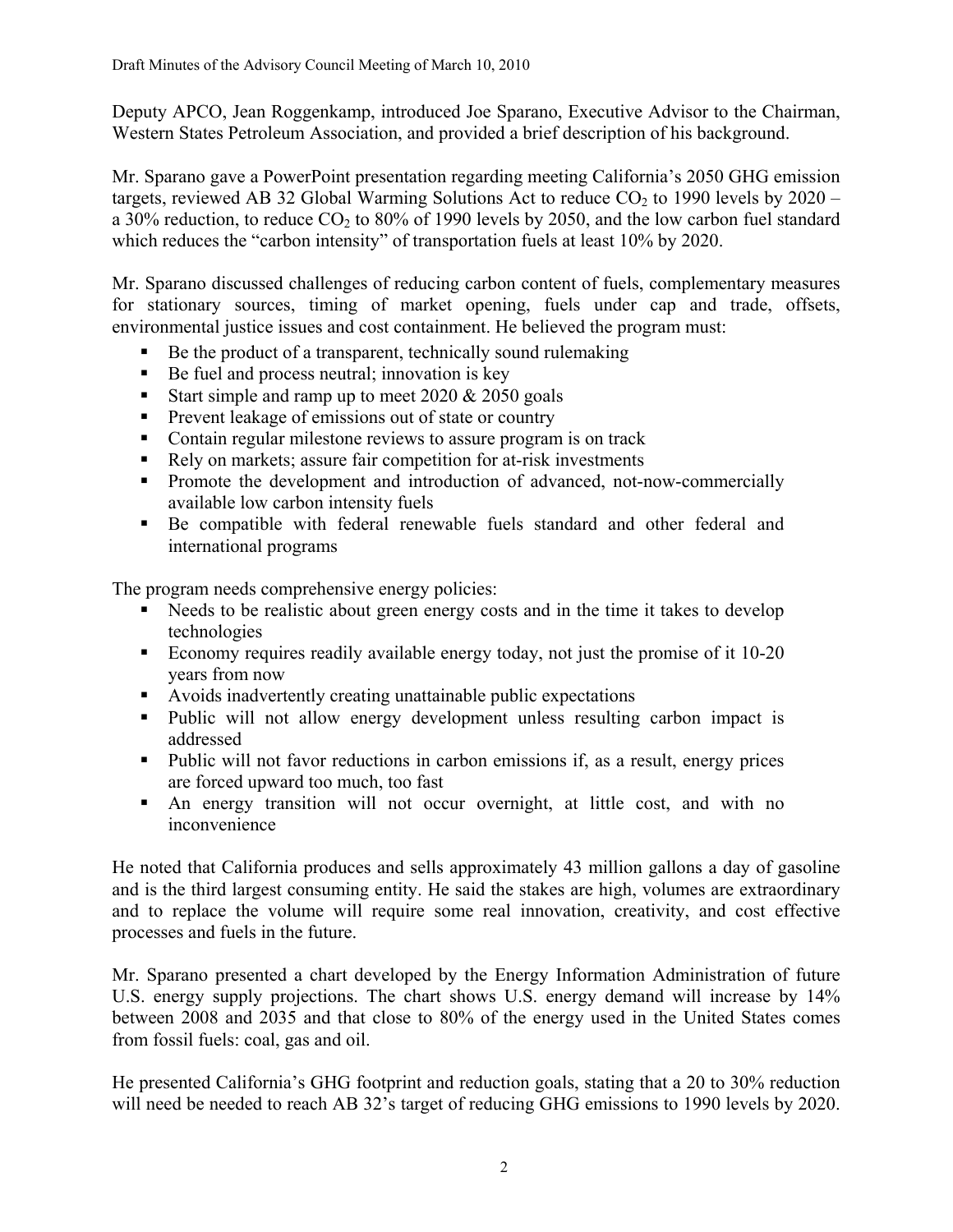Mr. Sparano presented a low, moderate and high growth chart and the related emission reductions required to get to the 1990 baseline by 2020.

He said regulators have made it clear that their goal is to see the reduction or elimination of the use of petroleum in California. If this is the future, business strategies will be adapted to look at what else is out there, but until then, they cannot afford a gap in energy supply. Sequestration needs to be seriously considered and results will require innovation. The level of state GHG reductions required to meet the goal are "massive" and imply:

- Essentially eliminating carbon from virtually all electricity production and non-aviation transportation;
- Eliminating about  $2/3$  or more of the carbon from all other applications

California refineries are some of the most energy efficient in the world. Additional energy efficiency improvements in California may be very limited, and California refineries are already highly regulated.

Mr. Sparano reviewed hurdles and barriers to GHG reductions, as follows:

- Technologies needed (i.e., carbon capture and storage CCS) not currently commercially viable
- **Permitting hurdles will be significant**
- Combined Heat and Power (CHP) has numerous permitting and market barriers
	- $\triangleright$  Increases, rather than decreases, net GHG emissions on site
	- $\triangleright$  Regulatory driven economic impediments in the form of exit fees for departing load are major hurdles for any potential project
- Refinery configurations, layout, space restraints, operating restraints, and capital restraints complicate matters
- **Must consider local community inputs for major modifications**
- Must consider competing goals

Carbon Capture and Storage (CCS) will help California meets its GHG reduction goals. Over 1 billion tons of  $CO<sub>2</sub>$  storage capacity is available in local California oilfields and approximately 57 billion barrels of 'stranded oil resource'.

Mr. Sparano then presented a map showing  $CO<sub>2</sub>$  sources & potential storage. He said saline aquifers have a tremendous potential to store  $80-300$  billion tons of  $CO<sub>2</sub>$ . When the first commercial scale carbon capture project moves forward, such as a hydrogen energy project, it will take coal and coke available in the valley area, put it through a process, and create clean hydrogen.

He said GHG emission reductions must be achieved at the lowest cost possible while maintaining the competitiveness of California businesses and protecting the interests of consumers and workers. To do this, they must:

- Provide regulatory certainly through use of sound scientific methods to develop, implement and review programs
- Adopt policies that keep jobs in California and achieve global emission reductions to address leakage (use of unlimited offsets)
- Impose only cost-effective  $\&$  technologically feasible regulations
- **Promote innovation and market-based strategies**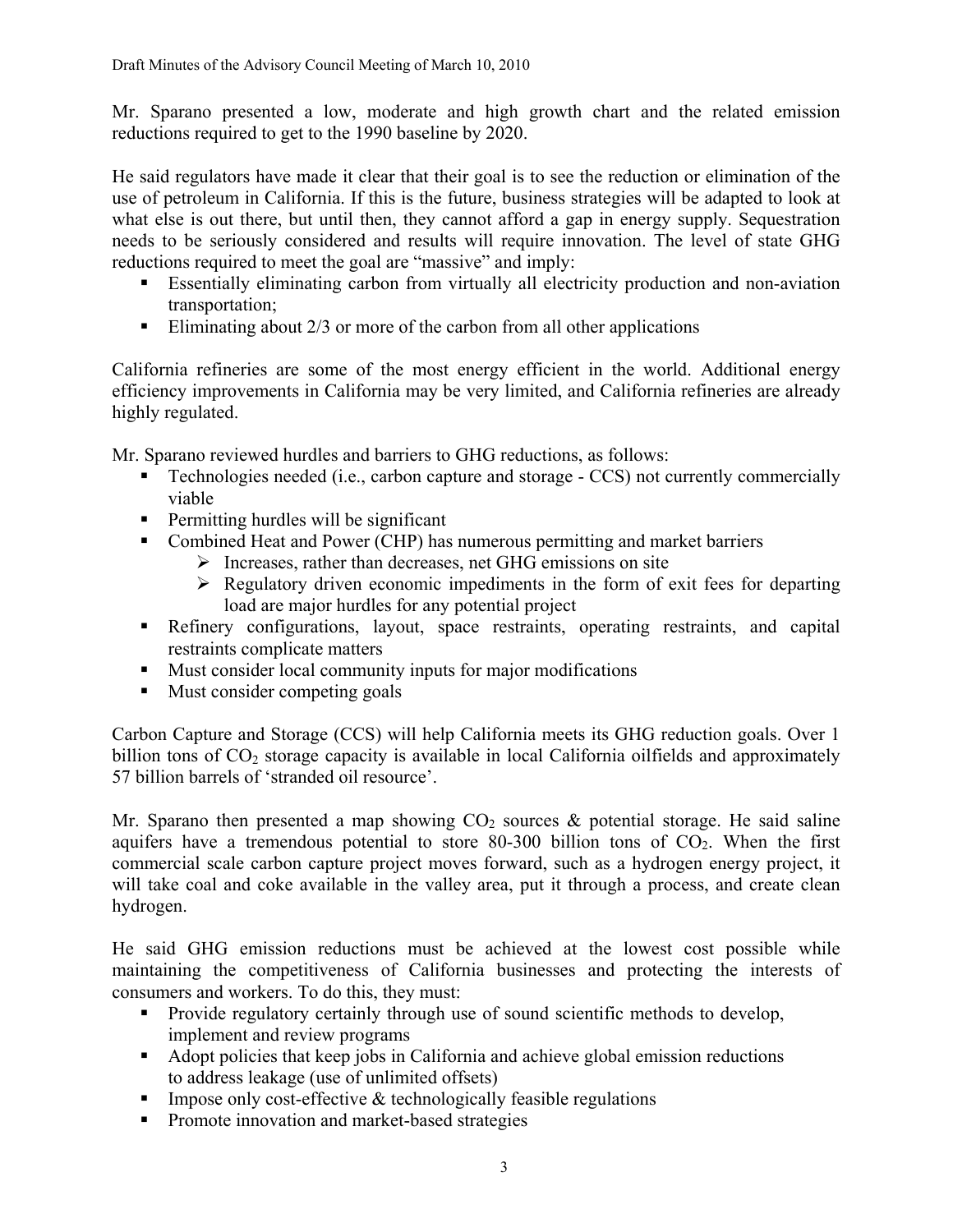Draft Minutes of the Advisory Council Meeting of March 10, 2010

- Minimize and fairly allocate compliance costs across all sectors of the economy (minimize auctions and limit fees to administrative costs)
- Link to national and international climate programs
- Encourage CCS and CHP
- **Minimize direct command and control regulations on facilities**
- Coordinate with existing air quality and environmental programs

Key issues for implementing AB 32/LCFS: Fully evaluate the pros and cons before incorporating fuels into Cap and Trade program:

- How would the inclusion of transportation emissions in a market integrate with, affect the design of, obviate the need for, or duplicate other transportation sector policies (i.e., LCFS)?
- What effect would it have on fuel supply and fuel infrastructure?
- What effect could it have on the cost of fuel to consumers?
- How could the allocation process mitigate or exacerbate either fuel supply or cost to consumers?
- How would inclusion of transportation sector emissions in a cap and trade program impact the rest of the market?

LCFS – ensure adequate, reliable, affordable fuels:

- Require adequate, thorough analysis of impacts
	- $\triangleright$  Demonstrate feasibility of supply and economics of sufficient lower carbon fuels to meet targets using existing technologies
	- $\triangleright$  Identify the degree to which meeting the standard will depend upon development and commercialization of new technologies
	- $\triangleright$  Limit adverse impacts on fuel supplies or consumers
- Build appropriate review period and public review process into the regulations
	- $\triangleright$  Full public process
	- $\triangleright$  Evaluation of technology advances
	- $\triangleright$  Assessment of supply and rate of commercialization of fuels and vehicles
	- $\triangleright$  Program impact on fuel supplies
	- $\triangleright$  Program impact on state revenues and consumers
	- $\triangleright$  Identification of hurdles or barriers
	- $\triangleright$  Compliance schedule adjustment as necessary

Mr. Sparano reviewed the estimated cost/benefits of AB 32 estimated by CARB as well as by a Sacramento State University study, which greatly differ:

- CARB: \$24.9 billion in direct costs and \$40.4 billion in savings
- CA State University Sacramento: \$63.9 billion direct costs on small businesses, \$52 billion on consumers, and \$49,691 annual cost per small business.

He presented an outline of impacts on consumers of AB 32 which estimates an additional \$3,858 annual cost for households, \$49,691 average cost to California small business, \$183 billion in lost gross state output, 1.1 million jobs lost; \$76.8 billion reduction in labor income, and \$5.8 billion in lost indirect business taxes. The following is estimated costs/benefits of low carbon fuel standard by CARB and Sierra Research: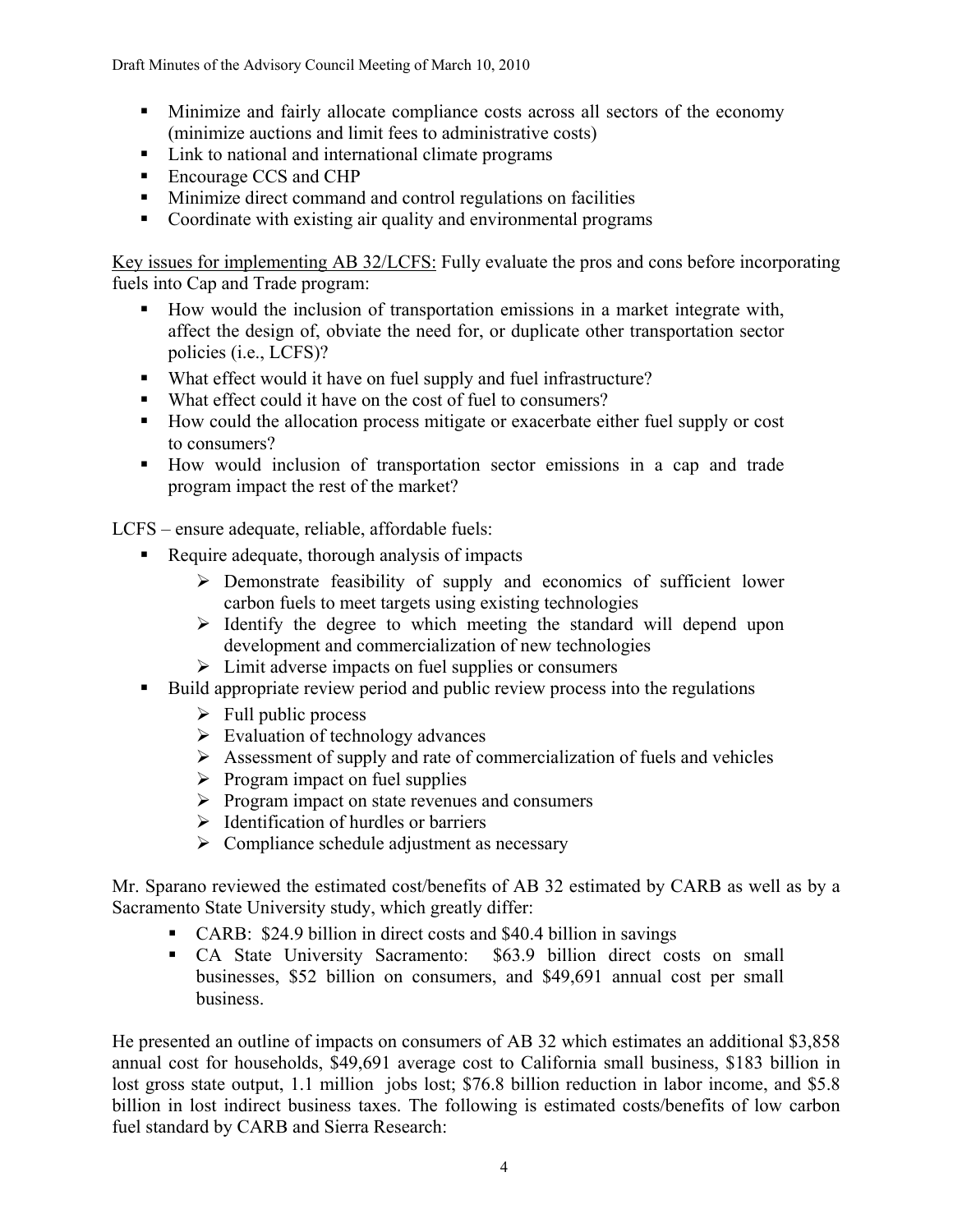CARB:

- $\bullet$  \$3.4 billion in annual cost savings by 2020;
- Net reduction in criteria pollutants;
- **Significant reduction in greenhouse gas (GHG) emissions**

Sierra Research:

- Fuel costs increase by \$3.7 billion per year in 2020
- NOx emissions increase by more than 5 tons per day
- No detectable change in climate

Mr. Sparano concluded by stating WSPA understands their responsibility, are determined to be successful in meeting AB 32 requirements and the low carbon fuel standard, and described WSPA's Petroleum Plus, which makes for more cleaner burning, investments in wind and solar. He said WSPA has been a founding partner of hydrogen research and development efforts in California, they know how to turn coal into clean burning gas, and said Exxon Mobile has a chemicals company which spent \$100 million on environmental compliance. He thanked the Advisory Council for the opportunity to provide the presentation.

# **B. GHG Emission Reduction Strategies for Industrial Energy Use**

Dr. Eric Masanet Principal Investigator, Energy Analysis Department, Environmental Energy Technologies Division Lawrence Berkeley National Laboratory

Deputy APCO, Jean Roggenkamp, introduced Dr. Eric Masanet, Principal Investigator, Energy Analysis Department, Environmental Energy Technologies Division at Lawrence Berkeley National Laboratory, and gave a brief description of his background.

Dr. Masanet noted that the project to be presented was funded by the California Energy Commission to estimate what the potential is for energy efficiency in California's industry. He said they are not advocating any technology but, if they were to max out their efficiency potential based on known technologies and what can be envisioned, they looked at how far this would get them toward the GHG emission reductions required for California industry. Clearly, however, this will not be enough to meet the aggressive targets set for the State.

He said the project focused on electricity and gas efficiency for California's industrial sector, which accounts for a large fraction of the state's GHG emissions. The study provided projections for residential and commercial. Electricity use in manufacturing accounted for about 16% of California's total electricity use and 13% of the state's natural gas use. The upshot is that these two fuels combined account for 10% of California's net GHG emissions annually, so they were not able to capture the full range of opportunities available for this industry, and really focused on the 10% they were charged with assessing.

Dr. Masanet presented a chart of trends in California industrial GHG emissions from 1990-2004. He described the legend, stating that purchased electricity and natural gas emissions account for roughly half of California's GHG emissions. The other large contributor is refinery gas. They were not looking for opportunities with refinery gas, although some natural gas measures could be applied to some operations that fire refinery gas, such as boilers or combustion units. They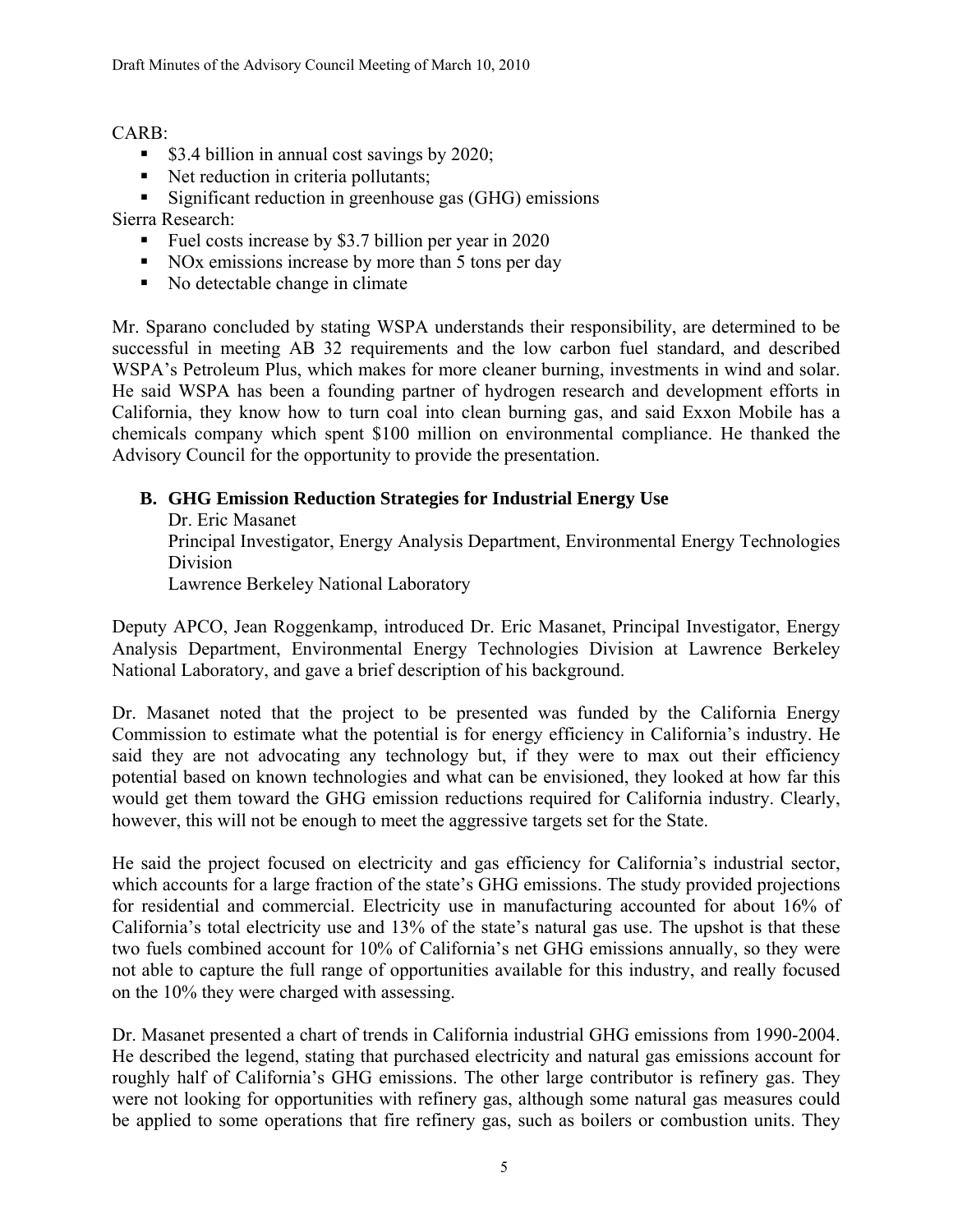also did not look at coal or clinker production because they were out of scope. Therefore, information presented only got at about half of the emissions attributed to the State's manufacturing sector.

Dr. Masanet presented the following project goals:

- To develop an analytical framework for estimating the potential electricity and natural gas savings associated with efficiency improvements in California's industrial sector over the long-term (i.e., through 2050) that considers:
	- $\triangleright$  Structural changes in California (e.g., changes industrial makeup and output)
	- $\triangleright$  End use technology changes (e.g., efficiency improvements) and uptake
	- $\triangleright$  Future technology and energy costs
- To strike a balance between modeling detail, available resources, and inherent (and significant) uncertainties associated with long-term projections
	- $\triangleright$  Focus on key end uses
	- $\triangleright$  Cumulative changes (2025 and 2050) versus year-by-year granularity
- To explore data and modeling uncertainties to improve the robustness of decision making
- To provide results that can serve as useful inputs to other state energy and econometric models for policy evaluation (e.g., supply curves)

His discussed his research plan, stating that projections are based on an economic metric the real output of each industry in California, and how that output is expected to change through the year 2050.

Regarding the industrial modeling detail for electricity and natural gas, for electricity, most can be attributed to motor systems which include drives, pumps, compressed air and fans (52%), HVAC units (12%), Refrigeration (9%) and lighting (8%). There are fewer broad categories for natural gas energy use, which include steam systems (26%), process heating or CHP (10%), and HVAC (8%).

Dr. Masanet said they wanted to focus on the industrial sectors that are clearly the largest energy users currently and would likely be some of the largest moving forward. He presented a model for industrial natural gas use and electricity use, showing that for natural gas, about half (or 55%) is attributed to food and beverages and petroleum. The caveat for petroleum is that it is natural gas for combustion purposes. The top 80% boils down to 5 sectors which also include cement and glass, chemicals, paper.

Similarly, for electric energy use, there are more industries at the top 80%; petroleum refineries, food and beverage, and electronics are at 47%. They also looked at chemicals, cement and glass, paper, fabricated metals, plastics and rubber, which are major electricity users.

Most uncertain in their analyses is that projecting what industry will look like 20-40 years out into the future. They found projections developed at the California Energy Commission which they used to generate their industrial energy demand forecast. There is no telling which industries will grow by leaps and bounds and which ones will shrink, but they based their analyses on best available economic projections and projections for services and demand by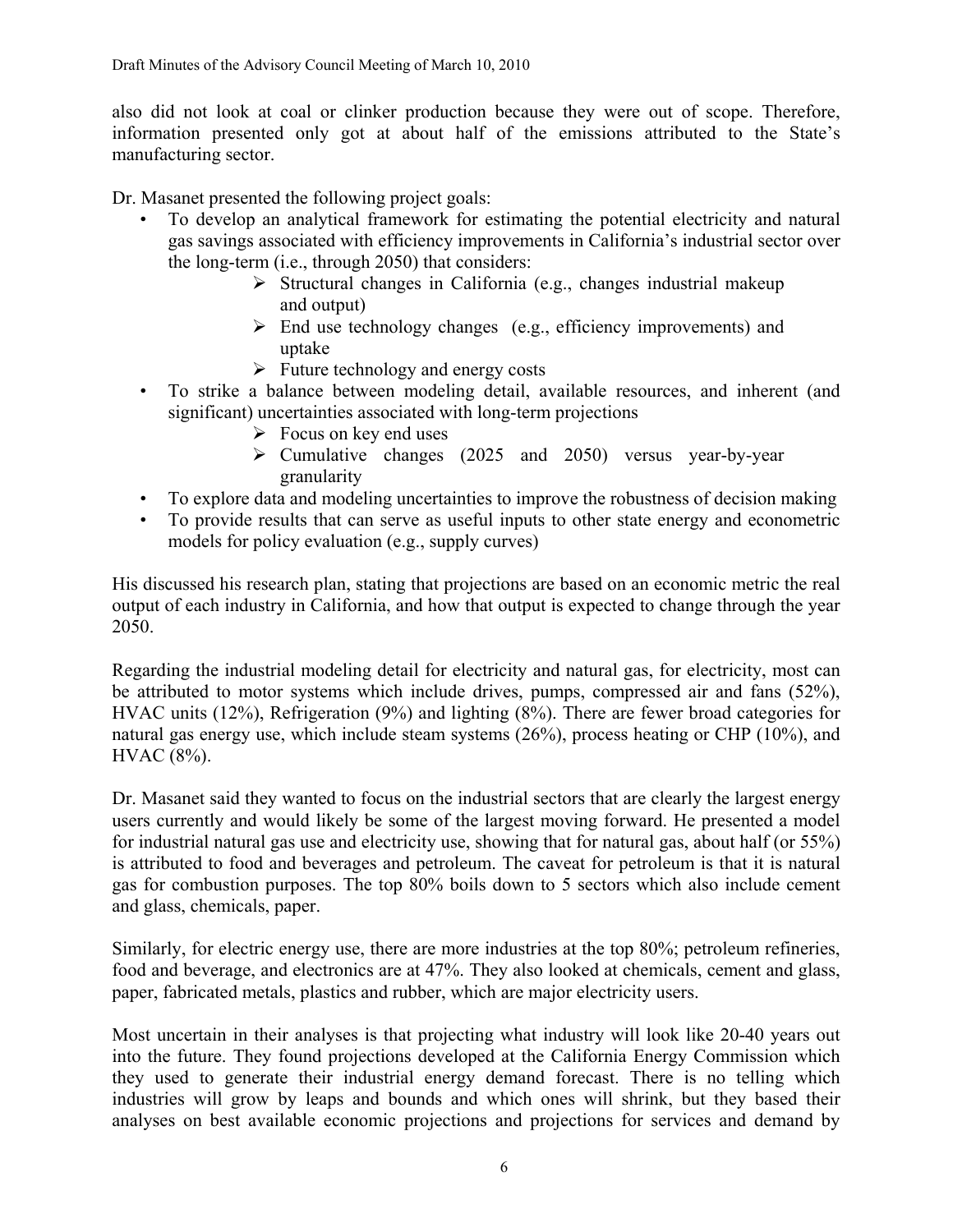growing population. The graph shows that plastics and rubber is projected to grow the most by about 400% by year 2050. Chemicals manufacturing (275%), electrical equipment (220%), and machinery (120%) are prime growth sectors, and interesting, petroleum is only projected to grow by 25%. This is mostly due to renewable fuel standards which may offset product outputs and the fact that no new refineries will be added. He noted that glass and cement are reflected under nonmetallic minerals (70%).

Dr. Masanet discussed where they got their data from, how they are making estimates and types of technologies they looked at. Three tiers of technology they considered include:

- Commercially-available best practice technologies
- Emerging technologies currently at the introduction or R&D stage
- Stylistic representation of future advanced technologies from thermodynamic limits, DOE "bandwidth" studies, and technological learning rates

He presented a best practice case study for an existing technology: blanching, which is a key end use of steam in the food industry. Steam accounts for the majority of energy use currently in the food sector. For each of the end uses, they tried to find credible technologies which drew benefits of energy-efficiency. They saw blanching as one of the promising technologies for reducing energy demand in the food industry, which could be a factor of 6 or more than the least efficient blanchers.

He presented under-utilized technologies which were considered and said there is a surprising array of some technologies, given that the State is focusing on energy efficiency GHG mitigation. The following have a less than 5% market share:

- Under-utilized technologies defined as those with less than 5% present day market share
- Under-utilized technologies considered for motor systems, steam systems, process heating systems, and lighting systems
	- Examples: food processing steam
		- Super boiler  $= 15\%$  fuel savings

In the future, emerging technologies will be paramount:

• Solar thermal concentration can replace up to 100% of steam system fuel demand

Dr. Masanet presented projections for 2050 industrial electricity demand and savings, which reveals a 21% achievable reduction, given growth and technology assumptions. The 2050 industrial natural gas demand reveals an achievable reduction of 30%, a lot of which has to do with improving process heating efficiency. The big savings industries are refining, chemicals, cement and glass.

In showing where savings are attributable in terms of end use technologies, Dr. Masanet provided a graph of the total magnitude of savings projected for electricity. They looked at motors, lighting, HVAC, process heating and refrigeration and found that most of the savings are from improvements in motor systems as a whole. He provided a similar breakdown for gas savings estimates.

For petroleum refining which is the second largest bar, most of it is wrapped up in assumptions for process heating or non-thermal separation technologies in refining processes. They also saw a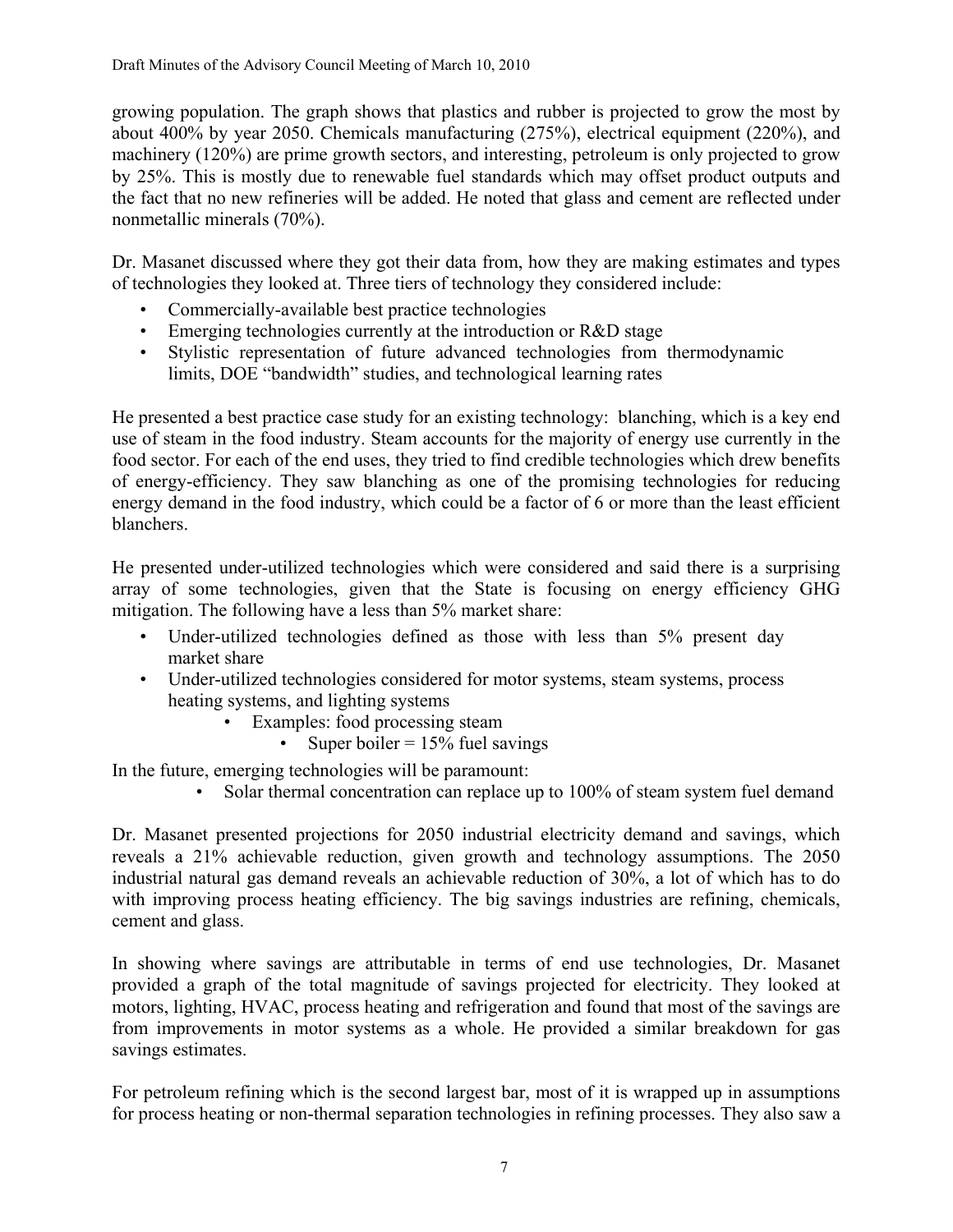lot of savings potential in the food industry because there is still a lot of efficiency in steam systems and process heating systems which has to do with the nature of industry in California. There are many large plants that use advanced equipment with higher capital investment type operations, but still many smaller plants that may not be able to afford the most efficient boiler, latest combustion technologies and controls.

Dr. Masanet presented a graph which showed what the 2050 natural gas demand may look like in the absence of any efficiency improvements when considering population growth, projected growth in industry, residential, and in the commercial sector. Given the technologies available in each of the three sectors, the absolute demand can be reduced below current levels for natural gas, but the real issue is population growth and services demanded by society. For electricity, it is a break even scenario under the three sectors.

He said there are many uncertainties in assumptions in projecting future technologies and growth for industry, commercial, population and homes, and they have tried to construct high and low bounds. They looked at a benchmark growth to almost 60 million people in California which was based on Department of Finance projections. For both electricity and natural gas projections, they look at how far they can get for efficiency. He presented a graph showing where demand would go in the absence of efficiency, or a "frozen efficiency" scenario and the lower demand in the same color. The high scenario assumes low penetration of efficient technologies and high growth in industrial output. Conversely, the low scenario assumes low growth in industrial output or structural changes that would help produce energy demand, coupled with very high uptake of efficient technologies. The differences between the high and low cases, is a range where projections would fall into. The key is that they plotted 2006, 2025, and 2050. Even under the low scenario, they are looking at still flat-lining for electricity use on just the efficiency side of the equation. For natural gas it is better because more thermal intensive industries are assumed to drop off if they have cap and trade, high energy prices, and if they look at a more aggressive efficiency scenario and more optimistic growth scenario from an energy use perspective, there is potential to reduce natural demand from industrial uses by a meaningful fraction, or maybe by half in 2050.

Dr. Masanet said the message he conveys is that efficiency is very important; it is one of the first steps they should take because there are cost effective efficiency improvements that can achieve real savings today. However, it is probably not enough to get to large reductions in GHG from California's industrial sector. Although, they did not look at a few key strategies that could be very important for reducing GHG emissions, such as switching of fuels—going from a thermal process to an electric process. They did look at membrane separation as one of the core technologies, but there are other technologies out there that they did not have good data on to consider. They did not look at electric boilers, electrified emerging technologies for the food processing sector for lack of data. However, there are technologies that could move from a gas fired oven to a microwave or an RF frequency oven. The key caveat is that they really only work for GHG's when there is a low carbon energy source. If we have a carbon-free grid, these make a lot of sense. They did not look at carbon capture and sequestration, but clearly a lot of industrial analysts are saying this is likely part of the solution, and they need to better understand the ramifications of this due to water and energy investments to make it work.

Lastly, there is growing attention to look at how we can change the demand side of industrial output, so if we can de-materialize products, produce longer lasting products, and shift from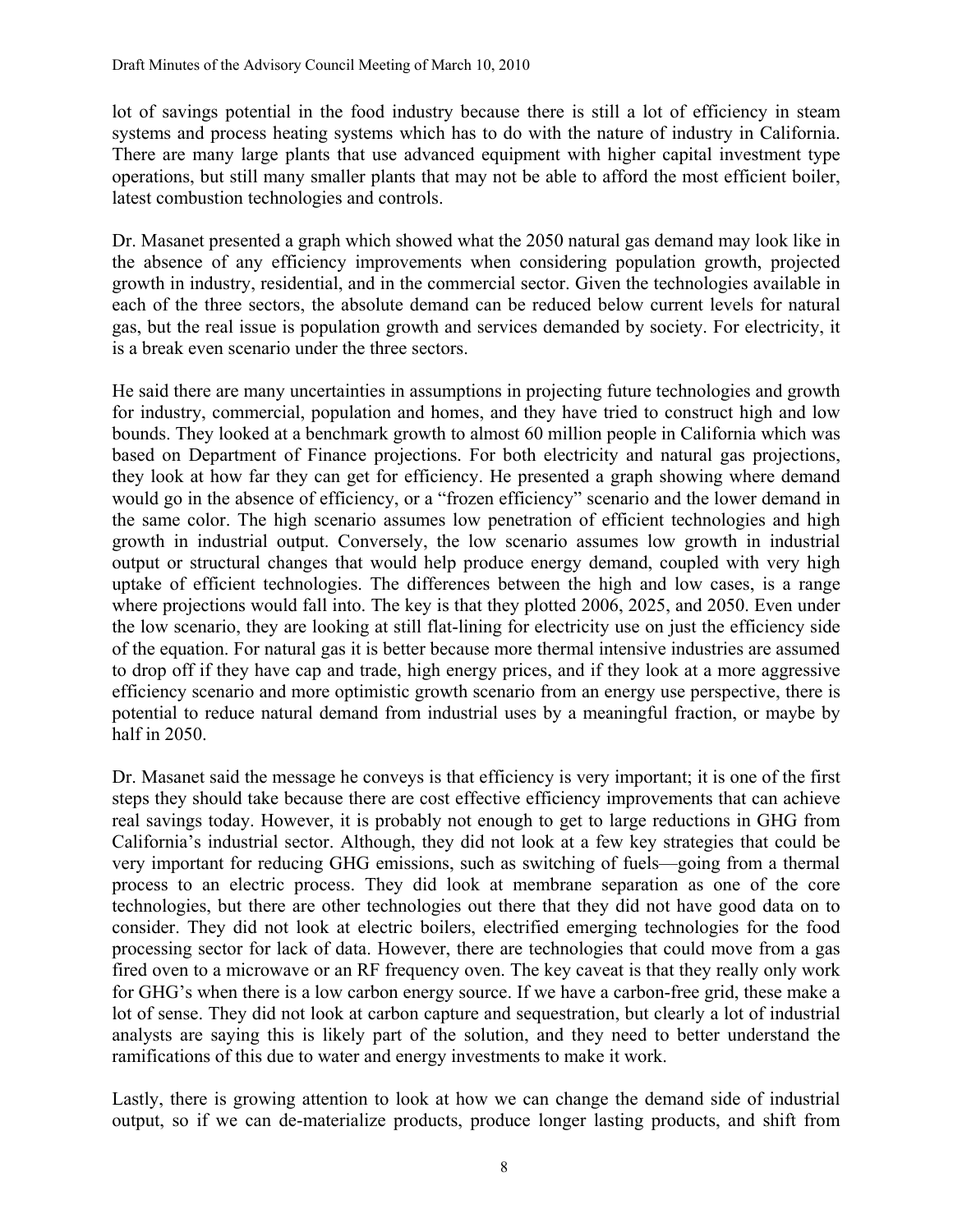products to services, those may be viable models for having a viable and vibrant industrial sector while providing the same services to end use customers. Dr. Masanet ended his presentation by discussing a successful business model used by Xerox involving leased, versus purchased, products. Leasing provided Xerox profits without producing as much equipment.

# **C. GHG Emission Reduction Strategies for Cement Industry**

Gregory Knapp

Director, Environmental Safety & Health West Region, Lehigh Hanson

Deputy APCO, Jean Roggenkamp, introduced Mr. Gregory Knapp, Director, Environmental Safety & Health West Region, Lehigh Hanson, and provided a brief description of his background.

Mr. Knapp stated that in 2008 G8 leaders asked the International Energy Agency (IEA) to prepare "technology roadmaps" for various industries to identify carbon emission reduction opportunities. IEA worked with the World Business Council for Sustainable Development's Cement Sustainability Initiative to develop a roadmap for the cement industry.

He reviewed cement demand:

- Cement is the "glue" in concrete
- Concrete is second only to water in total volumes consumed by society
- California has specific standards for cement based on ASTM C-150
- California consumes 0.33 tons of cement per person per year, or, an average of 12 Million Tons (MT) per year
- This demand has ranged from 9 MT (today) to 16 MT (2005) per year
- California has 10 cement plants that can nominally produce 12-14 MT per year
- At the peak of the curve, 30-40% of California demand was provided by international imports, as California plants were exporting to neighboring states

Cement Greenhouse Gas Emissions:

• California cement plants account for roughly 2% of the 1990 CARB Inventory

Cement manufacturing stationary GHG emissions come from 3 main categories:

- 1. Process  $CaCO3 \rightarrow CaO + CO_2\uparrow$
- Calcination a necessary chemical reaction to form "clinker" in the kiln

1. Fuel

Principal fuels are coal, petroleum coke, tires, biomass fuels

- 1. Electricity Use (aka Indirect Emissions)
	- Large demands for crushing, milling, and other equipment
	- Not included in emissions inventory
	- About 8-10% of overall energy use in a cement plant

Mr. Knapp presented a graph and discussed how cement is manufactured, displayed examples of Lehigh Hanson's Redding Plant, a pre-heater and pre-calciner and the kiln which makes clinker. He discussed the following carbon emission reductions in the cement industry:

*Potential Sources – Fuel and Electricity:* 

- 1. Thermal and Electric Efficiency
	- Further efficiency gains in fuel burning and electric equipment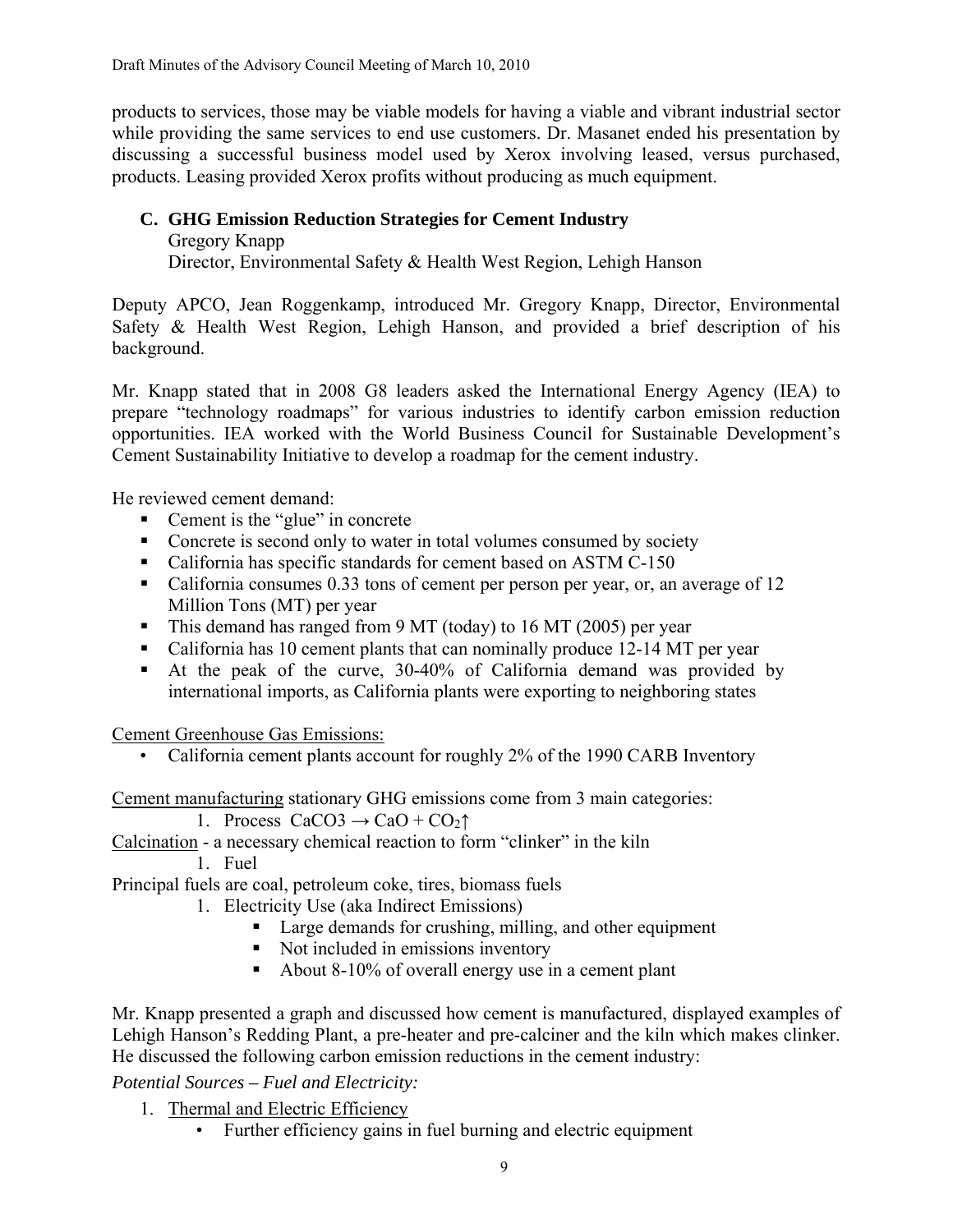- Primary current focus of operations main opportunity for efficiency
- Small gains are expensive millions of dollars
- The only reduction managed by the industry itself
- 2. Alternative Lower Carbon Fuels
	- Biomass / carbon-neutral fuels
	- Tires which include 25-30% natural rubber (carbon neutral)
	- Bio solids

# *Potential Sources – Process:*

- 3. Carbon Capture and Storage
	- Collecting  $CO<sub>2</sub>$  before it leaves the stack, converting it to a stable form, and storing it securely
- 4. Clinker Substitution
	- The manufacture of clinker is the most emissions intensive segment of making cement. Typically, California cement contains 91-93% clinker.
	- Other less GHG-intensive materials can replace clinker in cement including: fly ash, silica fume, steel slag, natural minerals.
- 5. Low Carbon cements
	- Experimental and not comparable in performance to Portland cement at this time
	- Not made in kilns, but they are processed

# *Thermal Efficiency:*

- Thermal efficiency improvements occur with the replacement of old technology. For example, wet kilns replaced by dry kilns and now, the use of "pre-heater / pre-calciner (PH/PC)" systems.
- Recent global industry-wide average for PH/PC: 6% improvement
- Recent California industry-wide average: 13% improvement (includes changes from older technology to PH/PC)
- Global Industry-wide projection of an additional 5% improvement by 2050 (PH/PC only)

# *Obstacles for Thermal Efficiency Gains:*

- $\blacksquare$  1.65 to 1.8 gigajoule (GJ)/ton is the theoretical requirement not including conductive heat loss and other inherent physical inefficiencies
- Significant improvements require major (\$100s million) investments
- Business uncertainty inhibits these major retrofits
- Research  $&$  Development potentials
	- 1. Fluidized bed technology
	- 2. Others?

# *Electric Efficiency*

- Electric Efficiency improvements are also made by replacement with more efficient motors and electricity-demand equipment
- Largest users in a cement plant are typically mills and crushers
- California shows 4.6% improvement between 1990 and 2005 (Global 3.5%)

Global projections have high uncertainty due to:

 $\blacksquare$  High investment cost vs. return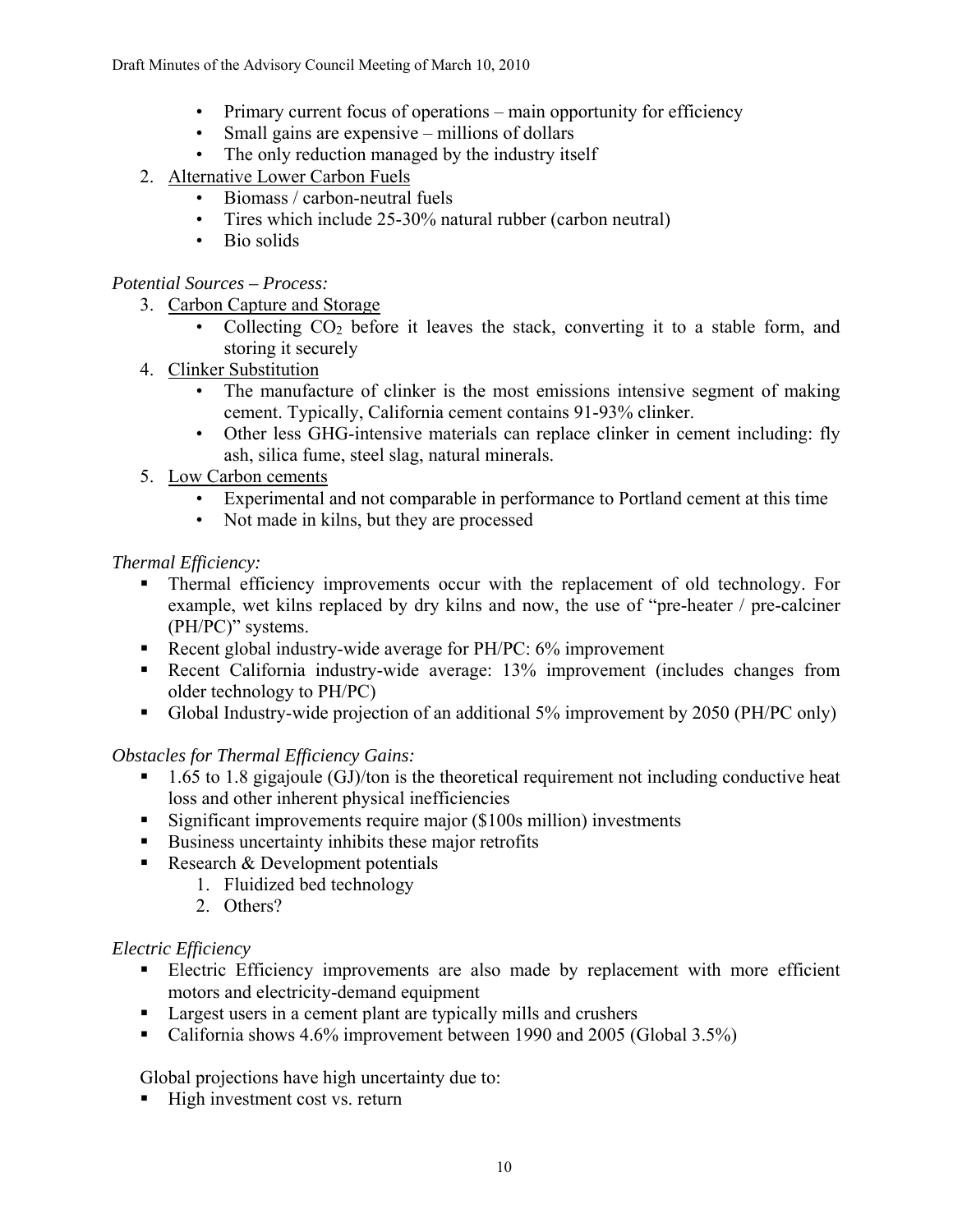- Strengthened environmental requirements increase electricity demand for control equipment
- Demand for high strength cement performance requires finer grinding and thus more electricity
- Carbon Capture and Storage can increase plant electricity use by 50-120%
- Some modeled scenarios show 10% improvements by 2050

Mr. Knapp provided an example of a 2005 California Plant: Clinker Produced: 1,000,000 tons Thermal Efficiency; 4.07 GJ/ton clinker Fuel mix: Coal 107,917 70% - Coke 38,850 25% - Tires 7,216 5% - Biomass 0 0% Fuel CO<sub>2</sub>: 379,612 - Process CO<sub>2</sub>: 525,000 - Total Direct CO<sub>2</sub>: 904,612 Tons Cement Produced: 1,080,000 tons Electric Efficiency: 144 KwH/ton cement MwH used:  $155,520$  Total Indirect  $CO<sub>2</sub>$ :  $62,200$  Tons  $CO<sub>2</sub> e = 966,812$  Tons Mr. Knapp then provided an example of a 2030 California Plant: Clinker Produced: 1,000,000 tons Thermal Efficiency; 3.97 GJ/ton clinker ( $\downarrow$ 2.5%) Fuel mix: Coal 90,227 60% - Coke 30,317 20% - Tires 21,112 15% - Biomass 12,250 5% Carbon Neutral - Fuel CO<sub>2</sub>: 313,050 - Process CO<sub>2</sub>: 525,000 - Total Direct CO<sub>2</sub>: 838,050 Tons Cement Produced: 1,080,000 Electric Efficiency: 137 KwH/ton cement (↓5%) MwH used:  $147,960$  Total Indirect  $CO<sub>2</sub>$ : 59,180 Tons  $CO<sub>2</sub> e = 897,230$  Tons Mr. Knapp then provided an example of a 2050 California Plant: Clinker Produced:  $1,000,000$  tons Thermal Efficiency; 3.87 GJ/ton clinker  $(12.5%)$ Fuel mix: Coal 79,305 54% - Coke 30,317 21% - Tires 21,112 15% - Biomass 23,890 10% Carbon Neutral - Fuel CO<sub>2</sub>: 284,670 - Process CO<sub>2</sub>: 525,000 - Total Direct CO<sub>2</sub>: 809,670 Tons

Cement Produced: 1,080,000 Electric Efficiency: 130 KwH/ton cement (↓5%) MwH used:  $140,400$  Total Indirect  $CO<sub>2</sub>$ : 56,160 Tons

 $CO<sub>2</sub> = 865,830$  Tons

*Example California Plant Progress toward 2050 - 10% CO2 e Emissions Decrease* 

Carbon Capture and Storage

A developing technology that uses chemical collection processes to remove  $CO<sub>2</sub>$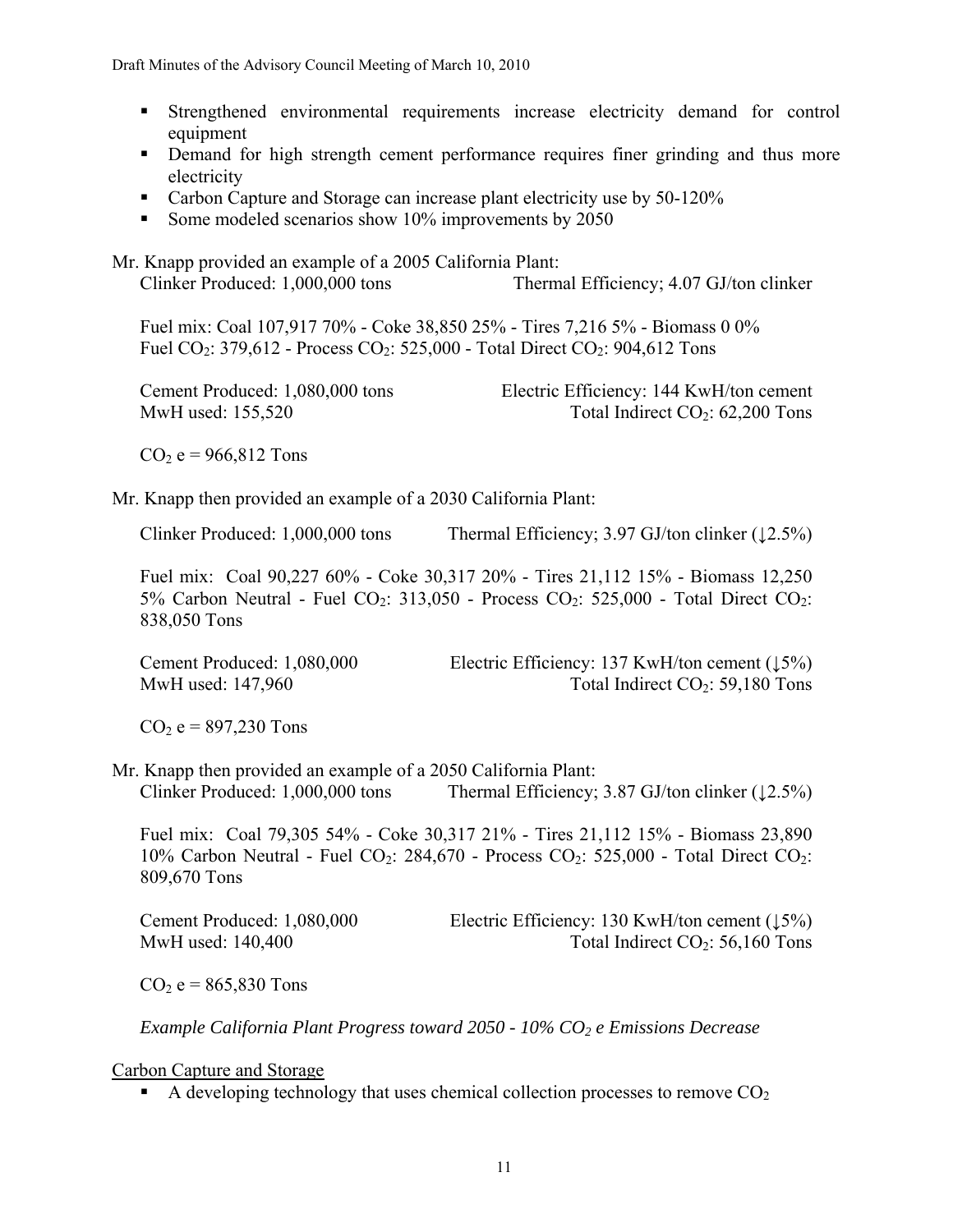Draft Minutes of the Advisory Council Meeting of March 10, 2010

- Current approaches would liquefy the gas and inject it deep underground after pipeline transport to a suitable location
- **Transportation and storage networks currently do not exist**
- Storage pressures of injected  $CO<sub>2</sub> > 1500$  psia
- Post-combustion approaches include chemical absorption, membrane technologies, and adsorption carbonate looping
- Not expected prior to 2020 after which it would be expensive and only affordable by larger plants, greater than 1,500,000 tons per year
- An estimated cost for a 2,000,000 ton per year plant in 2030 is:
- 150 450 \$ Million for installation
- $\approx$  30 150 \$ Million per year operating cost
- Not including transportation and storage

Chemical Absorption – Desorption

- Currently used in other industries such as natural gas processing
- **Cement and other flue gases are quite different having much lower**  $CO<sub>2</sub>$  **partial pressures** (< 2 psia) and higher volumes to treat
- $\blacksquare$  The low CO<sub>2</sub> partial pressures create very slow absorption rates and thus complicate a large-scale process
- Significant energy is used for regeneration of solutions, purification of  $CO<sub>2</sub>$  stream, compression to 1500 psia from atmospheric, transportation via pipeline, other storage needs
- $CO<sub>2</sub>$  emissions could actually increase without proper design

# Membrane Separation

- Currently experimental for  $CO<sub>2</sub>$  from flue gas
- $\blacksquare$  Membranes selectively let  $CO<sub>2</sub>$  from flue gas pass through, or
- Absorbing solution attracts  $CO<sub>2</sub>$  from flue gas through the membrane
- Enriched gas is then sent on to compression
- **Membrane systems can be low maintenance and use low energy**
- **Significant Research and Design is needed for**
- **Membrane systems at the huge scale needed for flue gas**
- (current systems are very small scale)
- Compatibility with flue gas impurities
- Compatibility with high flue gas temperatures

# Solid Adsorption

- Adsorbs  $CO<sub>2</sub>$  onto or forms into a solid for later desorption
- A special case is "Carbonate Looping" which seems applicable to cement

 $CaO + CO<sub>2</sub> \rightarrow CaCO3$  occurs from the flue gas  $CaCO3 \rightarrow CaO + CO_2$  is then performed in a calciner

- A portion of the CaO must be discarded due to deactivation, but, it can be used as a cement kiln feedstock
- This process is currently being researched in the industry

He presented the process of  $CO<sub>2</sub>$  absorption with carbonate looping.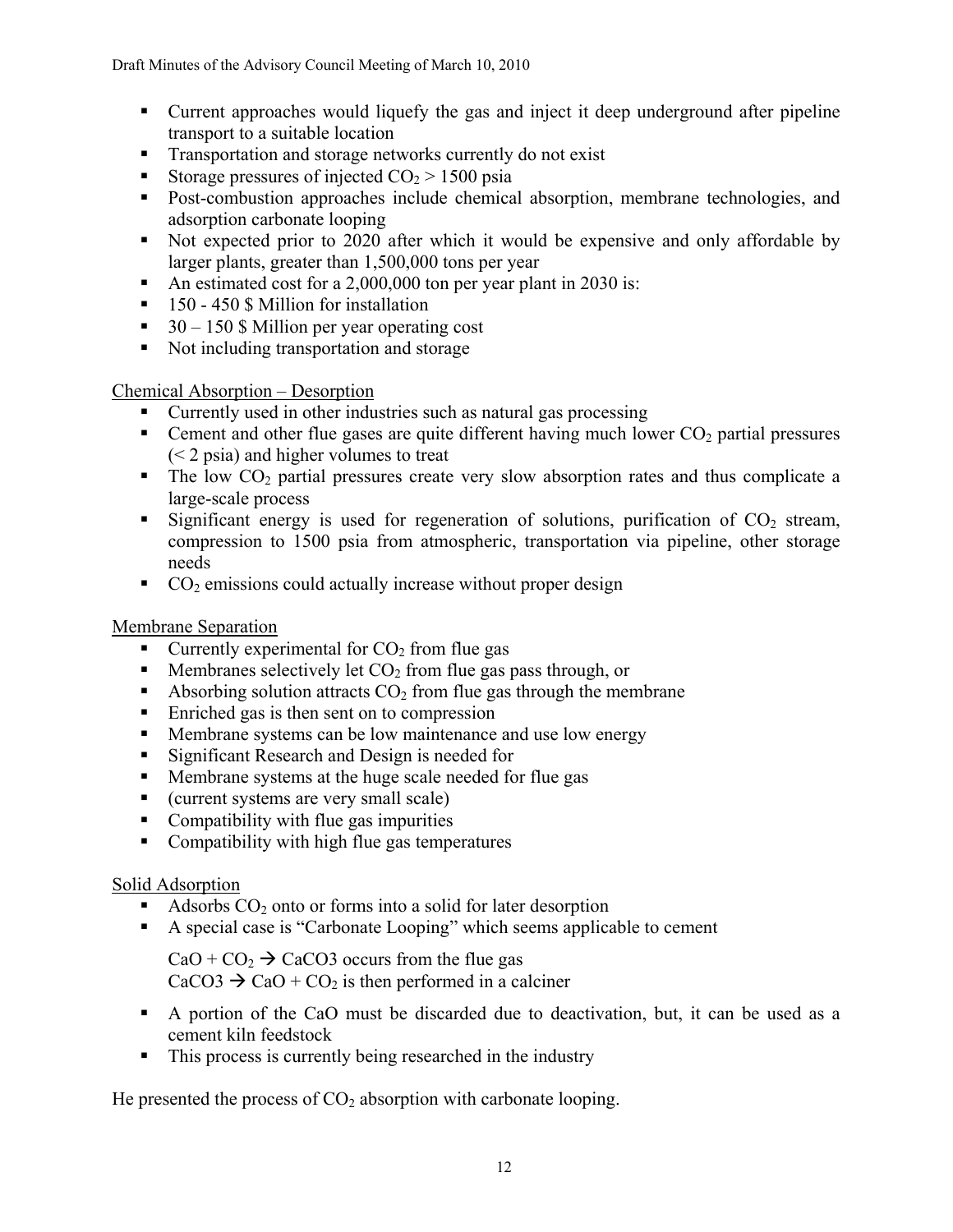# Storage

Perhaps the biggest uncertainty, how much of the  $CO<sub>2</sub>$  injected into an oil and gas reservoir actually stays there permanently?

Same question for other geological formations such as saline aquifers. The ocean? "Carbon Looping" -- can it ever decrease or just stay even?

#### Summary

IEA: "The roadmap's technology mitigation options are outlined in a set of 38 technology papers developed by the European Cement Research Academy (ECRA) sponsored by the CSI."

"The papers do not envisage a major breakthrough technology in cement manufacture, so the importance of CCS is critical if the industry is going to reduce its emissions significantly. But even with CCS development and implementation, the cement industry could not be carbon neutral within its existing technology, financing, and innovation framework. No alternative for concrete exists that can be applied at sufficient scale."

(Technology papers can be found at [www.wbcsdcement.org/technology](http://www.wbcsdcement.org/technology))

- Cement manufacturing can achieve modest reductions focusing on lower-carbon and/or carbon-neutral fuels such as tires and biomass fuels
- Electricity demand can be an additional, though much lower reduction
- A 10% decrease in cement manufacturing  $CO<sub>2</sub>$  e reduces the California 1990 inventory by  $0.2 \%$
- $\blacksquare$  The CO<sub>2</sub> e emissions reductions due to the fuel efficiencies gained by wider use of concrete as a building material exceed these reductions

Regarding questions asked of speakers, Mr. Knapp provided the following answers:

Question 1: How could California's 2050 GHG reduction target (80% reduction) be accomplished for the industrial sector?

For the cement industry to significantly contribute towards reaching this goal, the only possibility is through Carbon Capture and Storage.

Question 2: What are the implications of California's 2050 GHG emission reduction target for the Air District's regulatory and legislative agendas?

Encourage consumer-based GHG reductions:

- a) Promote products and materials with higher fuel and energy efficiencies and/or lower overall  $CO<sub>2</sub>$  e intensities based on total life cycle analyses. Examples include: concrete pavements; concrete components in commercial & residential buildings; cement with less clinker; concrete with less cement
- b) Promote the reuse of the associated carbon of materials for fuel and/or material replacement. Examples include: bio-solid fuels; waste fuels; recycled concrete for aggregate

Question 3: What are the implications of California's 2050 GHG emission reduction target for the Air District's Climate Protection and Grants & Incentives Programs?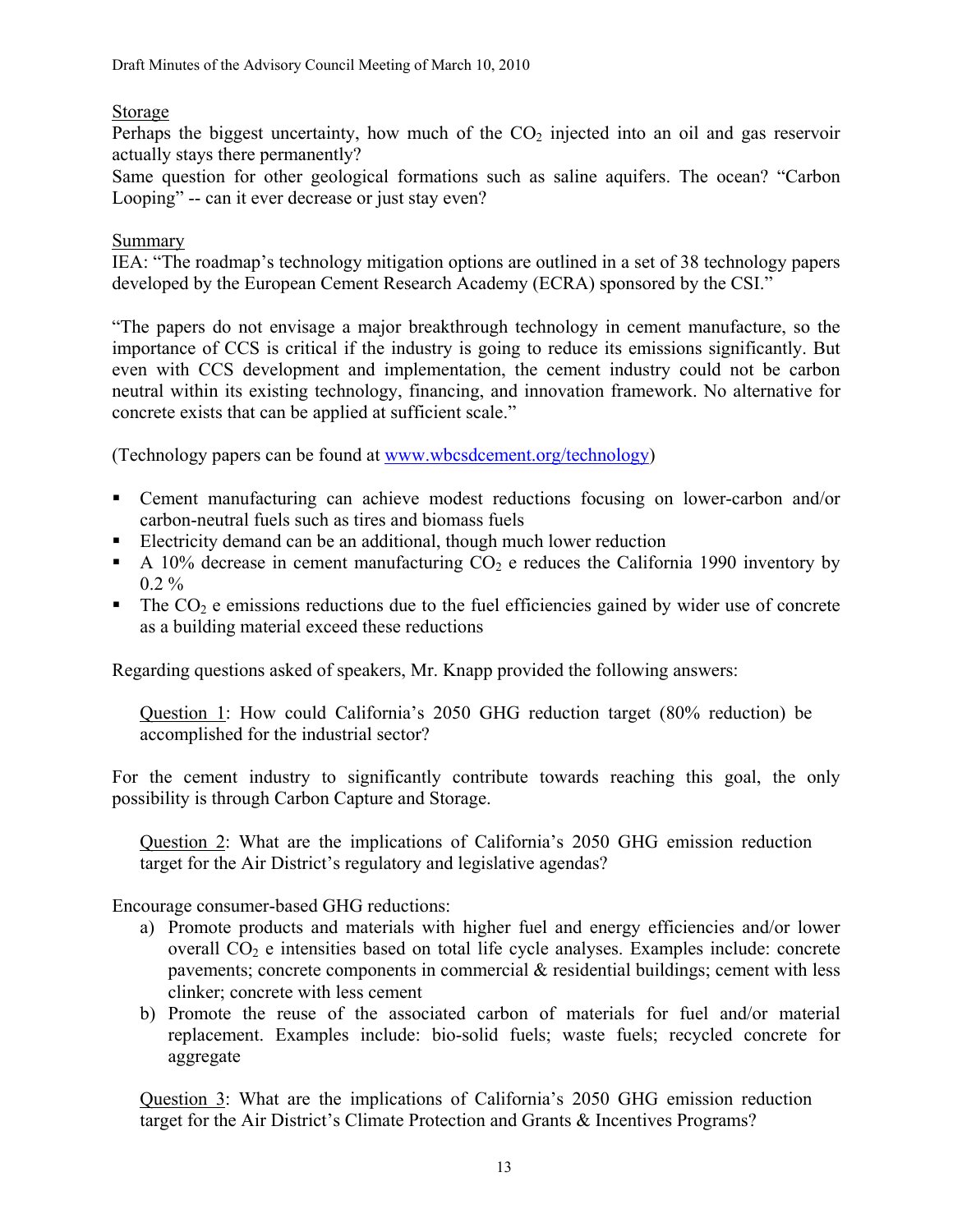Promote research and outreach to further the above societal goals. These can be fundamental changes in the lives and purchasing habits of Californians. Their acceptance needs fostering. Examples include: acceptance of lower  $CO<sub>2</sub>$  e concrete through outreach to architects, engineers, and builders; "credits" for lower  $CO<sub>2</sub>$  e intensive buildings.

Promote research in Carbon Capture and Storage. This can include synergies between "producers" (e.g. power plants) and consumers (e.g. cement plants)

# Public Comments:

Sam Altshuler discussed the debate and argument surrounding costs and affordability back in the 1970's and again now in addressing air quality, noting that industry provided alternative products. He said not discussed is a source of pure oxygen which would make the whole process of carbon sequestration easier. He also referred to and briefly discussed the Blume Box, aired on 60 Minutes, which uses methane to extract energy.

# **PANEL DISCUSSION**

3. Industrial Sector GHG Emission Reduction Strategies for California and the Bay Area

Chairperson Bramlett asked Mr. Sparano and Dr. Masanet to address the three questions posed, and thereafter, questions would be taken from Advisory Council members.

Mr. Sparano responded to the following questions:

1. How could California's 2050 GHG reduction target (80% reduction) be accomplished for the industrial sector?

Mr. Sparano said most important is carbon capture and sequestration which is a process tested and used in their industry and has a nice complimentary effect if one is in the business of producing more oil. The other is offsets, which has complicated issues, the least of which is a desire in regulatory agencies to make improvements to air quality locally. At the same time, WSPA is dealing with a global issue where having the use of offsets could make material and verifiable reductions in GHGs that do not happen to be right inside the plant. They can make investments that honor the premise of reduction in global warming. He acknowledged that industry must be sensitive to cost, does not know whether cost will drive them out of business, and said regulations are the most transforming he has seen.

2. What are the implications of California's 2050 GHG emission reduction target for the Air District's regulatory and legislative agendas?

Mr. Sparano said one of the areas they have been challenged by is the issue of local regulation and fees compared to whatever structure they have on a state basis. BAAQMD has gotten out in front of this. It is a challenge to his members, but he feels there needs to be a good balance between the agendas on a district-by-district basis and what the state has set up as an overall framework, as well as balance if a federal program is put into place. If there are 18 different specifications around the country, this makes it hard if they have a disruption in fuel supply in one high volume market to bring supplies from another market place. With low carbon fuels,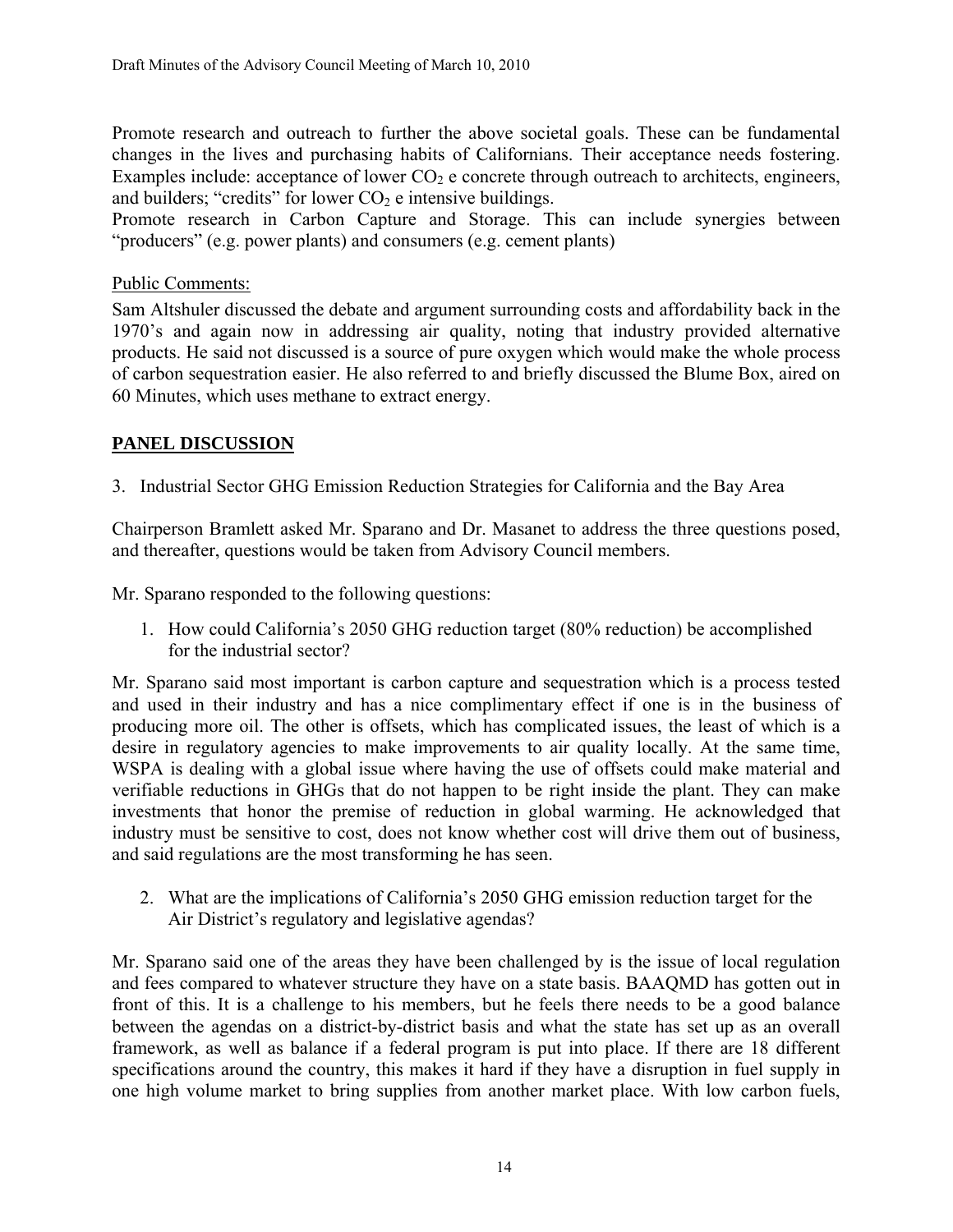they are seeing state and city regulations and substitutions, and he believes a great deal of care needs to be exercised in this area.

3. What are the implications of California 2050 GHG emission reduction target for the Air District's Climate Protection and Grants and Incentives Programs?

Mr. Sparano said he does not have an answer to this question. WSPA works closely with the District and if there are ways to cooperate and support efforts, they will if they can.

Dr. Masanet responded to the following questions:

1. How could California's 2050 GHG reduction target (80% reduction) be accomplished for the industrial sector?

He echoed his colleagues' statements and is an efficient-first proponent, but there are many barriers to efficiency—cost and perceived risk about new technologies. However, he stated that a lot of benefit can be had in low cost in the industrial sector through the promotion of energy efficiency, but results suggest that it will only get us so far.

The second is lower carbon supply. Electricity used by California's industrial sector is a large component for many industries, and to some extent, industry can reduce the footprint of its use by use of combined heat and power (CHP). However, there is a perverse outcome when a site is penalized for increased fuel use where society benefits from a lower carbon intensity kilowatt hour. The supply side is equally important to the demand side. The success of California manufacturing companies getting close to the target is really dependent on what is available in terms of low carbon electricity generation.

He said carbon capture and sequestration will likely need to happen, but should only be done as a last resort. There seems to be a lot of unknowns and energy and water investments in the carbon capture technologies are not fully understood. He said the system is not fully understood in concentrating the  $CO<sub>2</sub>$ , transporting it, and ultimately sequestering it safely and securely. Therefore, more research and investment needs to be in place.

2. What are the implications of California's 2050 GHG emission reduction target for the Air District's regulatory and legislative agendas?

Dr. Masanet said he is a novice at understanding the Board's regulatory and legislative powers and priorities, but more research is definitely needed to better understand carbon capture and sequestration. Also, taking a broader and more holistic approach to providing incentives, if we draw the box solely around industry, we may miss some greater system level benefits and not capture benefits, i.e., societal level benefits of concrete for buildings and pavements such as reducing rolling resistance, improving fuel economy in pavements and in buildings, providing greater thermal mass to reduce cooling and heating requirements, and he said some sort of holistic perspective in providing incentives is needed.

He recommended starting to explore issues through life cycle assessment that tries to get at big picture net benefits associated with materials and products. If we get our arms around this, we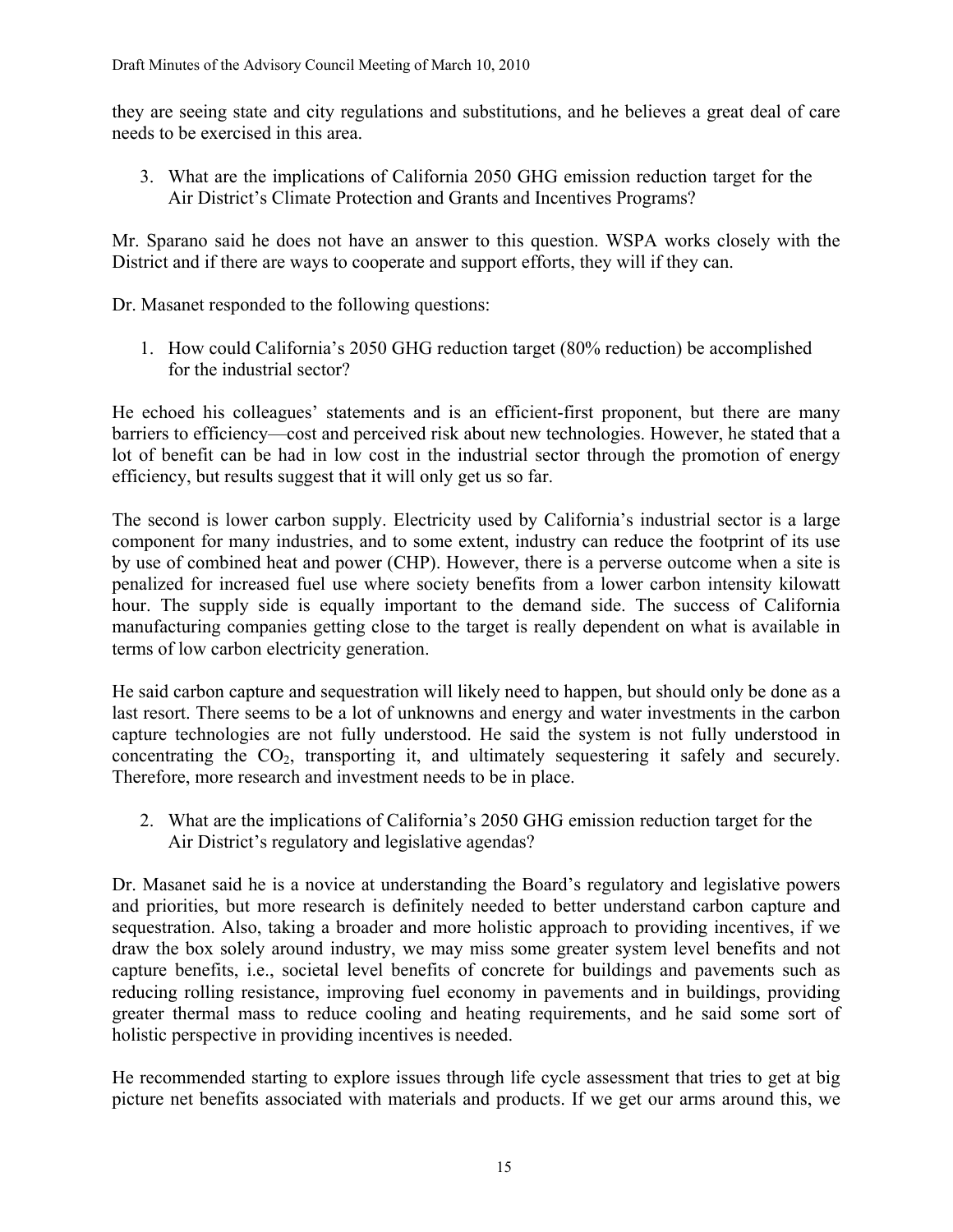can provide the right incentives into the market place through voluntary programs and through standards and regulations. Again, more research is needed on those questions.

3. What are the implications of California 2050 GHG emission reduction target for the Air District's Climate Protection and Grants and Incentives Programs?

Dr. Masanet said he does not have much experience with grants and incentives, but if strategies and investments can be incentivized that will minimize system level emissions, this is the right course of action. It will take research, and he has noticed that what goes a long way in efficient technologies are demonstration projects. Many companies are hesitant to adopt new technologies until they see it proven out somewhere. Barriers they see are that there is not a lot of information that can address perceived risk. Most companies are not amenable to trying out something new unless it is proven.

Ms. Bard cited recent arguments to roll back AB 32 and referred to Mr. Sparano's presentation. She said the Varshney Report has been criticized by economists in California, including Stanford University Economist Jim Sweeney, who states the costs have been over-estimated by a factor of ten. He found the report to be highly biased based on poor logic and unfounded economic analysis. It only looked at the cost of implementing AB 32 purposely omitting any of the savings it would generate, which is \$40 billion.

Ms. Bard said it would be helpful to the Advisory Council to know what the industry best practices are and whether this is in California, nationally, or globally. She acknowledged BP's groundbreaking work, voiced interest in knowing those state-of-the-art facilities' control of GHGs and other emissions around the globe which she said would help advise the Council on what can be achieved in California. She also questioned whether WSPA was actively supporting efforts to rescind AB 32 in California.

Mr. Sparano said WSPA has been a group actively involved in offering its opinion on AB 32, which everyone has a right and obligation to do. They have some legitimate concerns and there are costs which cannot be ignored. For this panel, he offered the need to embrace balance and ensure we do not overlook costs. He said WSPA is not trying to roll back AB 32, but they are vigorously discussing their concerns.

Mr. Kurucz referred to Mr. Sparano's statement and questioned  $CO<sub>2</sub>$  as part of the tertiary production. Mr. Sparano said a reservoir of oil is fractured rock. At the end of secondary recovery after a water flood, you might be around 30% of recovery from resources in the well. Some of their members, particularly in Texas, have been using  $CO<sub>2</sub>$  for years. The irony is they have been buying food grade  $CO<sub>2</sub>$  and putting it in liquid form down the well, helping to further extend the life of the well and recovery of resources. In California, this has not been done much. He discussed a joint venture test project in Bakersfield where the end product is clean hydrogen used to make electricity. That  $CO<sub>2</sub>$  would eventually find its way down into a reservoir in Kern County, and over a period of time, push the oil out and remain under the surface. In Texas, this has been done for 40-50 years with good results and no escape of material. The process is not yet perfected, but it is important and there are opportunities they may not have fully engaged in.

Mr. Kurucz questioned how refineries measure efficiency. Mr. Sparano stated they have standards that look at how much energy they have used in a point of time and reductions in that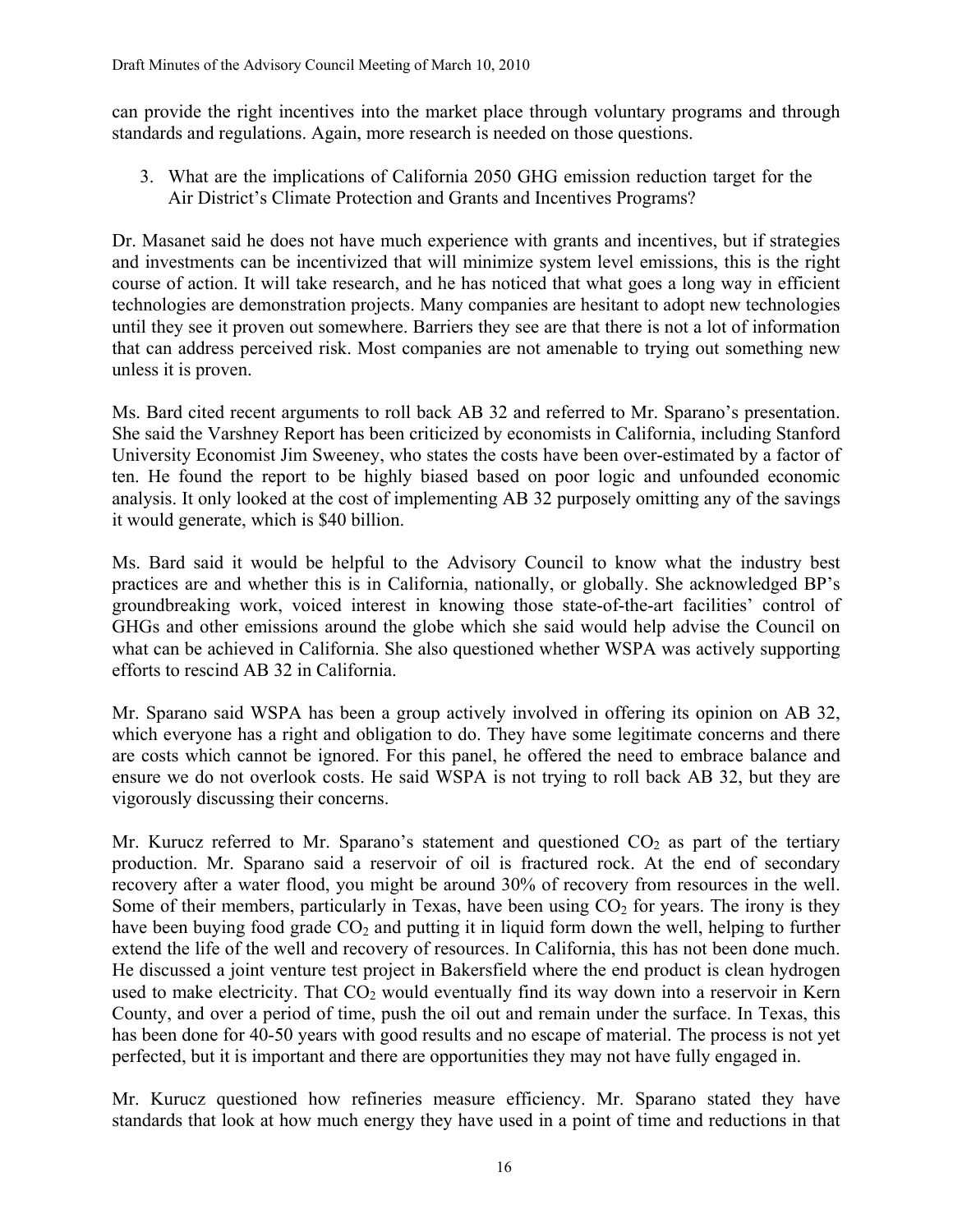use, whether it is by buying more energy efficient equipment or looking at how hard the equipment is being run.

Mr. Kurucz questioned whether it was a percentage of the potential energy of the crude oil you bring in or a percentage of utilization of the electrical power you buy. Mr. Sparano said it is more the utilization of electric power and he noted processing that does a great job of advancing octane quality, energy of gasoline, or de-sulfurizing or removing contaminants from the diesel, which is all energy intensive and an area where they have made great improvements in energy reduction.

Regarding technology in terms of the non-thermal separation or membrane instead of a distillation column, Mr. Sparano said he wishes he was more familiar with it. It is a breakthrough technology they can deal with in terms of its applicability to their industry and they will be very interested in it.

Mr. Kurucz asked Mr. Knapp if biomass is in use at any large facilities in California. Mr. Knapp said he knows one plant in southern California is using bio solids, however, he did not know the percentage of fuel replacement they get, but said it is fairly small. Other cement plants in California have looked at the vegetative type of biomass. Their plant in Redding was making 5%-10% replacement. He said there are practical limitations on these types of fuels that must be overcome with engineering and systems. These plants are different in how they handle materials because they ultimately have to get them into the kiln and tower similar to the way you would inject petroleum coke or coal. There is a lot of handling upstream of this and limitations as to how fast you can get the material processed and into the kiln at the right rate to deliver the energy you need. But, they have seen that somewhere between 60% and 70% replacement of fuel is possible, but not easy. To look at California as an example of what it would take to use bio solids that need a home, it will take a partnership between the waste treatment plant operating the utility sections that operate waste treatment plants and the transportation to get that to a suitable user. It will not be driven by one industry. It will take some partnerships and to also find the right use for these. There are certain restrictions as to what can be put in landfills and it will take interaction between government and producers and users of these types of materials to get that into our industrial system.

Mr. Kurucz asked if using fly ash was a viable option. Mr. Knapp said it is being used now and is prescribed by certain concrete mixes. He said it is 7% to 15% usage in the concrete delivered, but there is opportunity for that material to be used on a wider scale and it can produce better performing concrete over time than some applications, but it has some restrictions. Where it is coming from presents the transportation issue, as most of it is in the mid-west and further east.

Mr. Kurucz clarified that operating California plants are using a pre-calciner, except for one plant in southern California which is currently idle.

Mr. Kurucz questioned where the calcium oxide (CAO) used in the carbonated looping was coming from. Mr. Knapp said this is generated by a kiln type process; heating limestone and making calcium oxide by driving off  $CO<sub>2</sub>$ .

Mr. Kurucz questioned if there were any problems with seismic standards or engineer/architectural tests when making major changes in cement products. Mr. Knapp said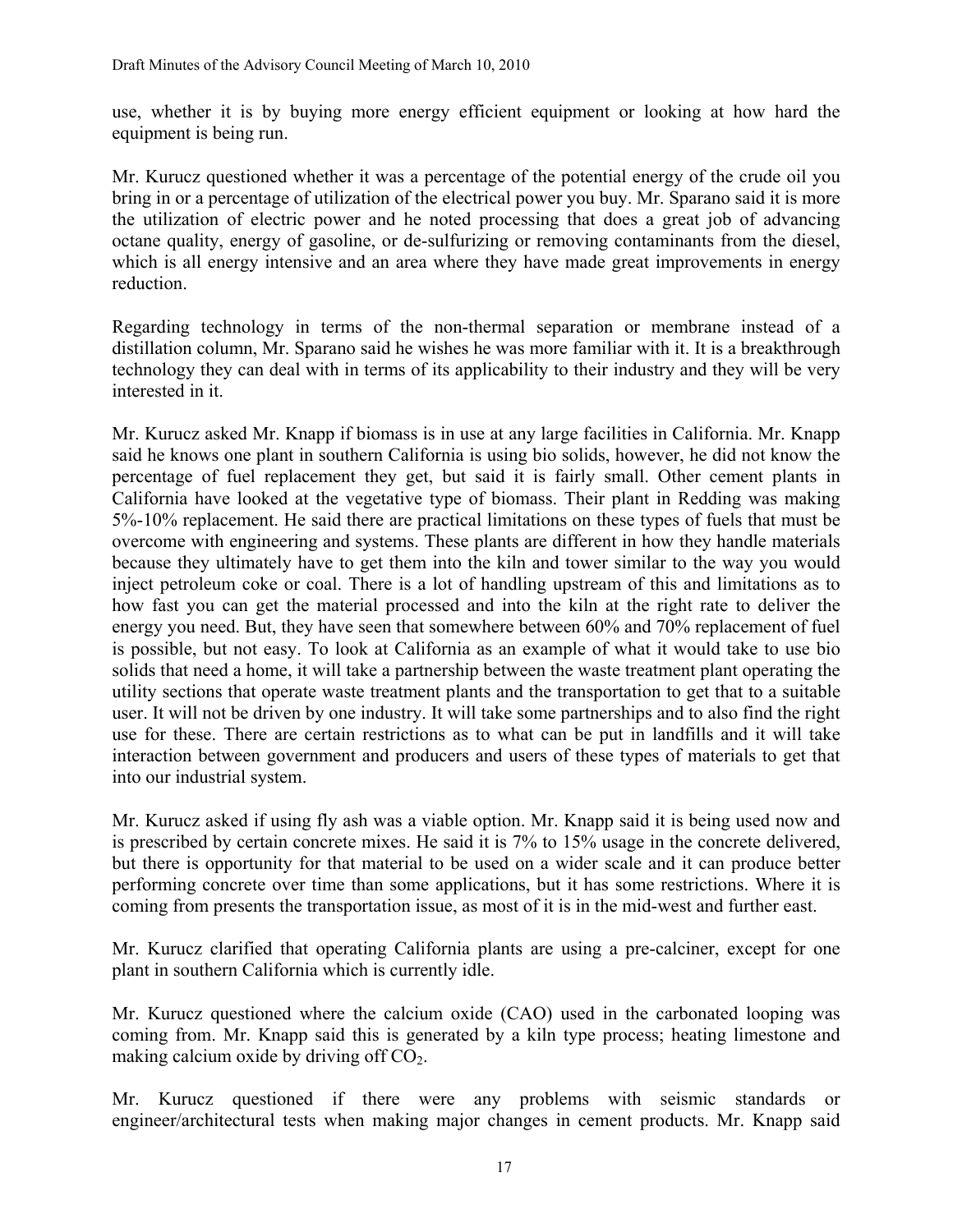there will be challenges to see if blends can meet the specifications of design engineers, architects and building codes. There are locations in California where building codes are outdated and cement is typically high clinker percentages, but there are also global applications where different replacement cements can work.

Dr. Holtzclaw thanked all three speakers for their presentation and for Mr. Altshuler in his statement that we should not be limited by what we know now in predicting what will occur 40 years into the future. He said already occurring is cloud computing, which was discussed 15 years ago. Google is in the lead on it, and it reduces the amount of manufacturing and energy in manufacturing for computers. It requires more radio wifi and connection for telephones. He asked how much electrical energy or  $CO<sub>2</sub>$  cost goes into communications with large computers and how much it might increase in the future.

Dr. Masanet said he was involved in a study two years ago commissioned by the U.S. Congress to look at data center energy demand in the U.S. and efficiency opportunities for data centers. He submitted a manuscript for publication where they modeled trends in energy demand. Currently, data centers account for about 1.6% of national electricity demand. If we move to cloud computing, this is likely to go up. Efficiency opportunities are prevalent for data centers, as well. A data center could reduce its electricity consumption in the U.S., on average, about 80% through some of the advanced server management strategies and more efficient equipment. Even if this sector is grown which speaks to the holistic systems view, they may be manufacturing less energy-intensive PCs accessing the cloud, rather than a large, powerful hard drive or processor in every house. He said this is something that could transform the way we communicate home energy use.

Dr. Holtzclaw questioned how much energy goes into radio communication. Dr. Masanet said they did look at the transmissions to and from the data center as well, but he did not have estimates.

Mr. Hayes thanked the three speakers and stated that industrial emissions represented about 20% of total 2006 GHG emissions; refineries represented about 8%; oil and gas from facilities represented about 12%; and cement represented about 2%. It seems that the large piece is the transportation sector, which represents about 40% of the total. He thinks it is important to understand what is in the scoping plan, what additionally will be needed to be done beyond the 2020 measures, and what is being asked of industry. He reviewed the 72 measures to determine which apply to industry and it seems that a couple of measures really matter—Pavley I and II is 20%, low carbon fuel is 10%, and another 10% for cap and trade. Those together represent almost half of total GHG emissions and the rest is an assortment of smaller reductions.

The message he is taking away is carbon capture and sequestration, and it does not sound as if there is any other realistic avenue to an 80% reduction. With the cement industry, there is a chemical reaction to make the end product to reduce  $CO<sub>2</sub>$  formed, but by and large, it is a task of managing  $CO<sub>2</sub>$  and disposing of it someplace.

Regarding the oil and gas industry, it seems there are additional efficiencies that can be obtained in refinery operations. There is participation in cap and trade which will be a major activity, and he is not quite sure he understands how the petroleum industry is thinking about low carbon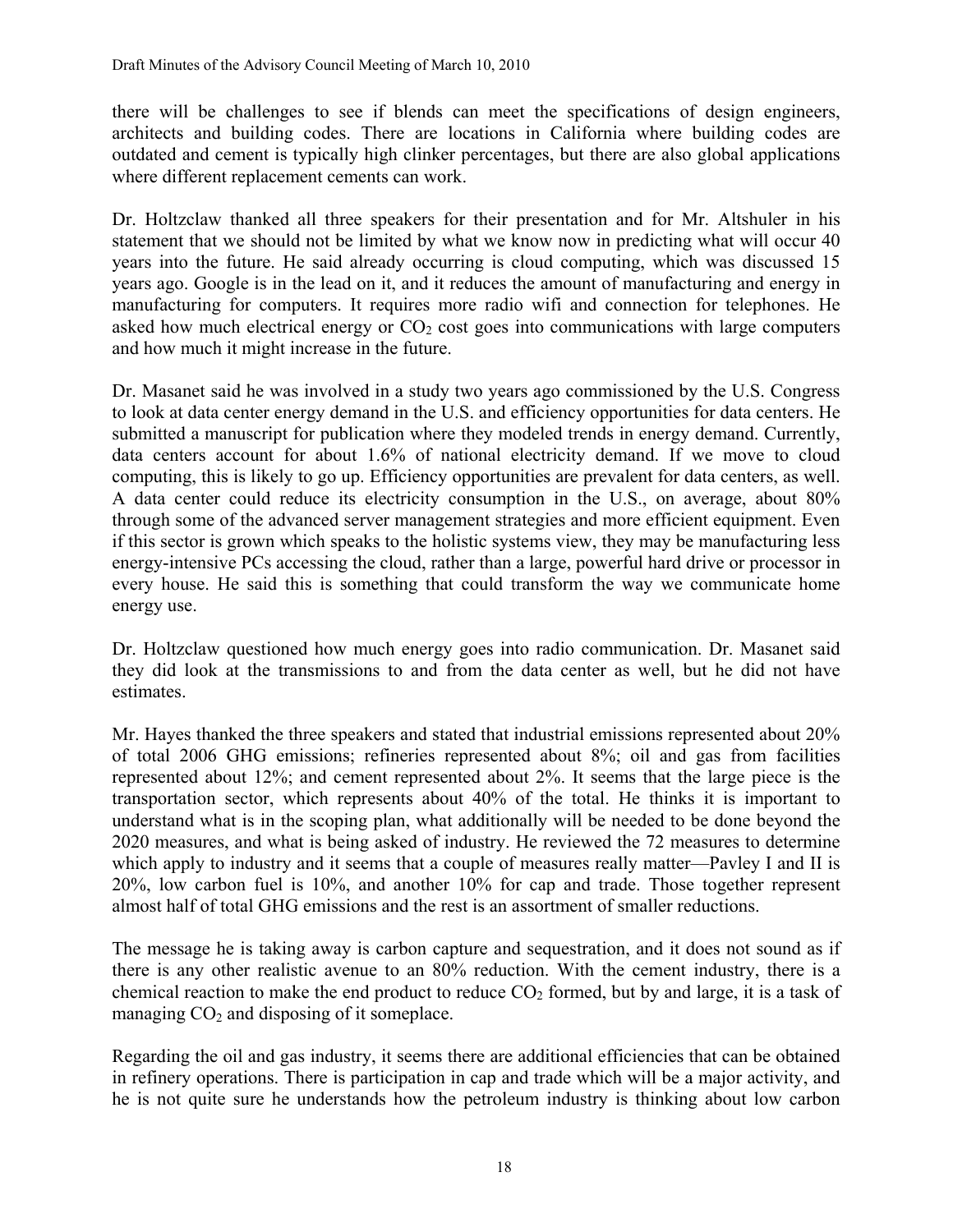fuels, the implications of Pavley-compliant vehicles on the road and how it sees their role in meeting the goals of Pavley and low carbon fuels.

Mr. Sparano said he mentioned earlier that one of the things WSPA sees is that the state is looking to minimize or eliminate use of fuels in the future and replace them and vehicles with an electrified system, which is tough for their industry. And, with a cap and trade system, they end up paying for the electrification of the system. In looking at the product opportunities to meet the low carbon fuel standard, in the first few years from 2011 through 2015, there is probably lower carbon materials that are bio-fuel in nature but later on, they will be challenged. He said they have a great deal of money invested in California in adapting their operations to create usable fuels that meet standards, and he is fearful about having the right kinds of fuels to meet the low carbon fuel standard.

Mr. Hayes questioned and confirmed that Dr. Masanet did not include refinery gas in the study's analysis, although some of the findings could be extended to refinery gas. Mr. Sparano noted that if they do not sell it, they typically use it in their operations. Also, many members in California have built co-generation plants so they can use it in an energy efficient way.

Dr. Masanet said the savings they have to natural gas could go higher if some of the refinery gas measures are applied, and therefore, they most likely under-estimated the GHG savings by just focusing on natural gas.

Dr. Vura-Weis noted the huge challenge, and said it is illogical to take carbon that is sequestered, de-sequester it, burn it, capture the carbon, and then put it back into the earth. She believed in other ways of capturing energy such as de-materializing society, changing the way people live their lives, decreasing demand, and she cited nutrition labels, energy star ratings with appliances, and questioned the use of metrics labeling of how much embedded energy is used on a per year basis.

Mr. Knapp said two large global retailers; Tesco and Wal-Mart, are moving in the direction of carbon labeling standards, but there are all sorts of technical challenges doing this. They are working with testing the idea to see what gains could be realized if labels were successful and they drove the market down to a lower carbon operating point. The one big challenge is that it is difficult to come up with a metric that is robust. He gave the example of buying shoes that fall apart sooner; you end up buying more of the same shoes, compared to a higher carbon pair of shoes that last longer, therefore, buying less.

Mr. Lucks said he serves on the California State Bar Legislation Committee, and noted last week they met in the Capitol with Senate and legislative leaders to get a forecast for environmental policy this year. One policy they will focus on is tax incentives and other financial strategies to promote research and innovation in green and clean technology. However, he did not hear anything about carbon capture, so he hoped there is an opportunity to morph some bills into policy. He referred to an innovative technology out of Santa Cruz using sea water that would result in a lower carbon footprint for a whole new focus on cement. Mr. Knapp said he heard a presentation last year sponsored by the Department of Energy on an experimental power plant, but was not exactly sure it was the same example.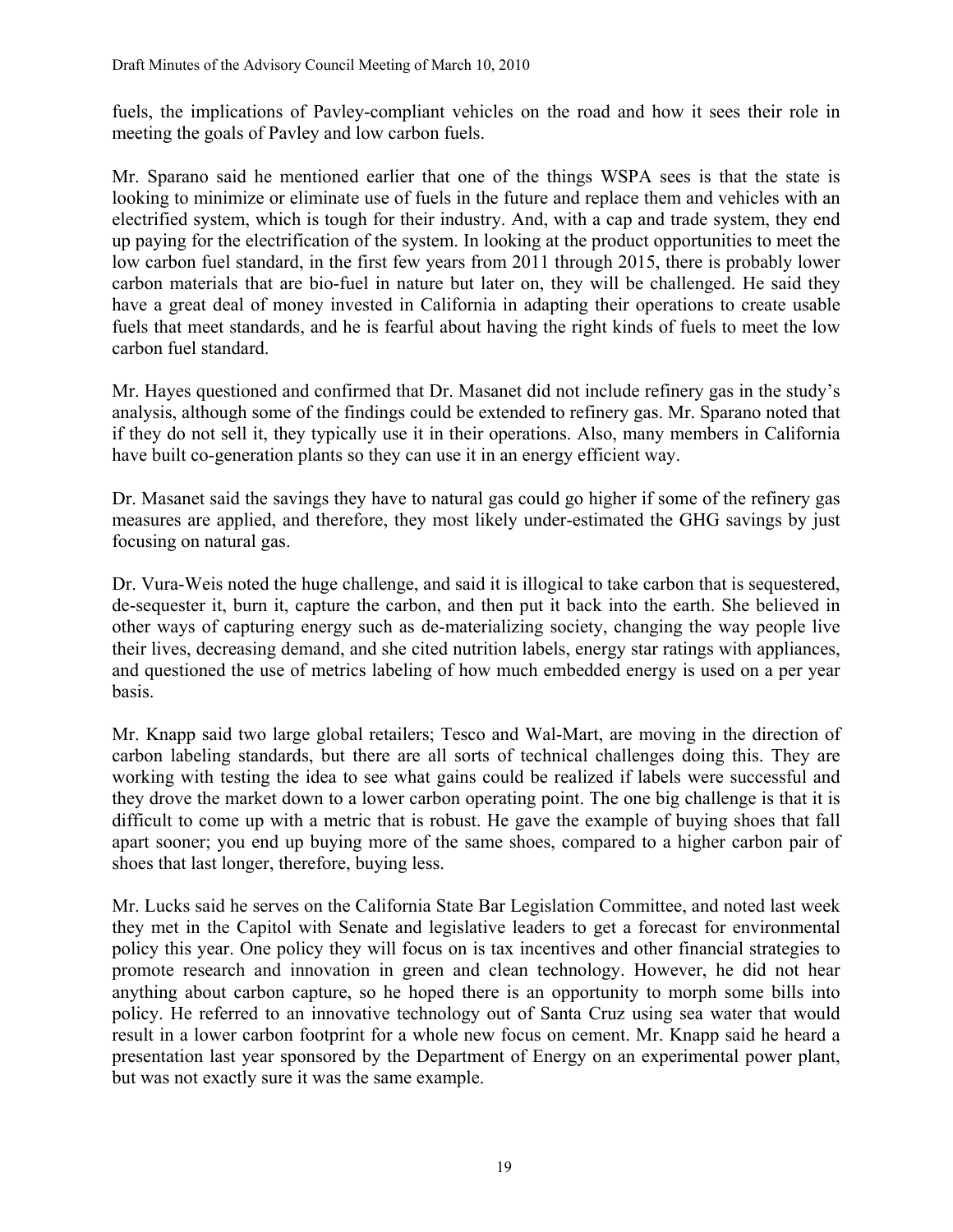Mr. Lucks said there are one or two lawsuits challenging the low carbon fuel standard, and he questioned if WSPA was part of the lawsuit. Mr. Sparano said WSPA is not; there are national associations which are and they have some common members, but their membership is not supportive of this. He said WSPA has worked very hard with CARB for many years on both AB 32 and the low carbon fuel standard to create ways to successfully implement both, and acknowledged their concerns.

Chairperson Bramlett thanked all speakers and panel members. He requested members send comments to Mr. Kurucz, the principal author of the group, by March 17, 2010 and to have the first draft report back to the author by April 6, 2010.

# **OLD BUSINESS**

#### **4. Council Member Comments/Other Business**

Chairperson Bramlett asked members to email him as to their interest in attending the Air and Waste Management Conference June 22-25, 2010. Dr. Holtzclaw reminded members that ethics training will be held at the District on March 18, 2010 at 1:00 p.m.

Ms. Bard said MTC and ABAG are hosting a public workshop today from 2:00 to 4:00 p.m. to solicit public input on region-setting of GHG reduction targets from land use and transportation planning, as part of SB 375 implementation. She is attending and representing the public health community. She will submit a letter on behalf of 20 public health organizations to bring the message of urgency to address GHG reductions and health benefits from transportation and land use planning which can improve public health and promote active transportation.

- **5. Time and Place of Next Meeting** 9:00 a.m. 12:00 noon, Wednesday, April 14, 2010, 939 Ellis Street, San Francisco, CA 94109.
- **6. Adjournment:** The meeting adjourned at 12:00 p.m.

 Lisa Harper Clerk of the Boards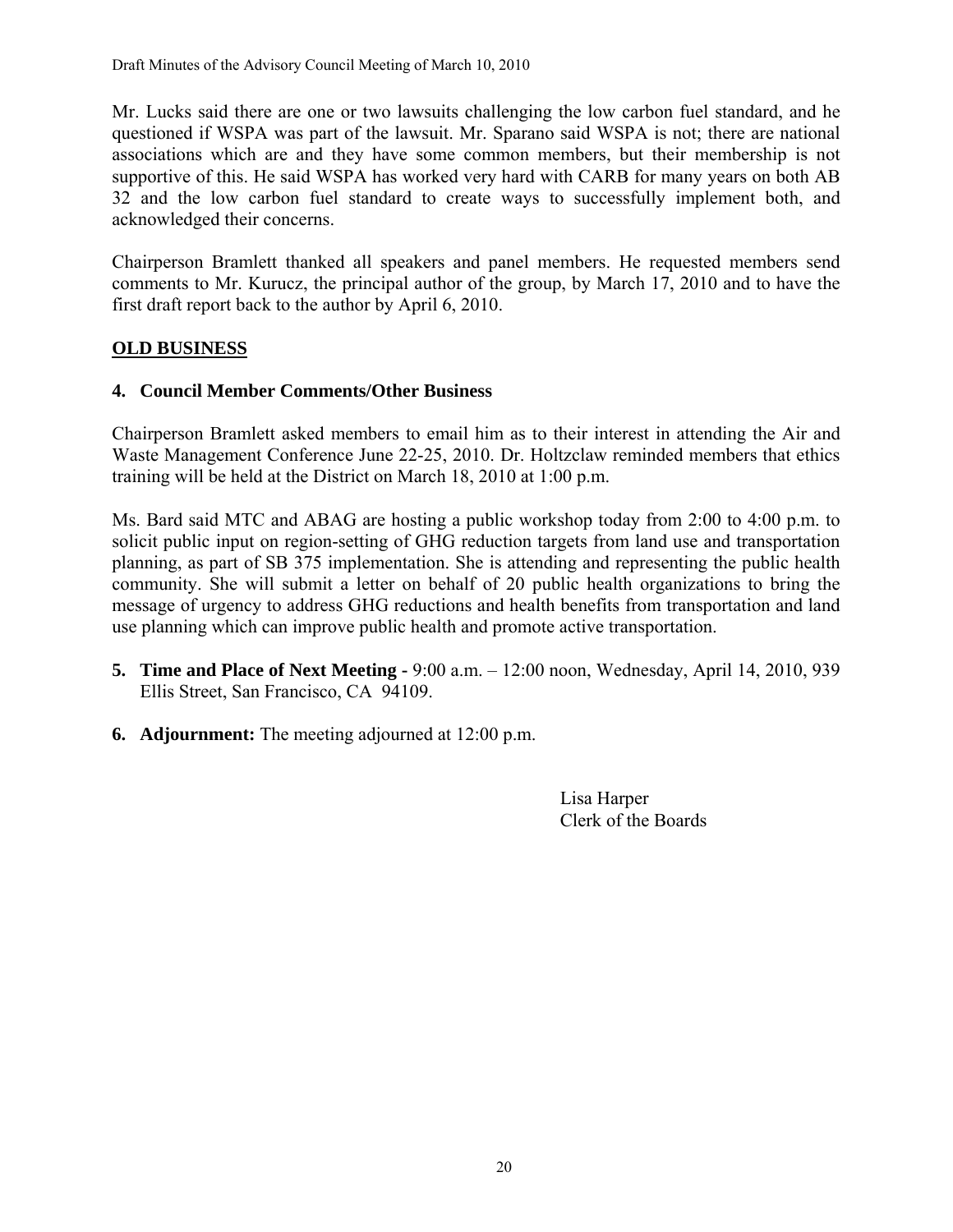# BAY AREA AIR QUALITY MANAGEMENT DISTRICT Memorandum

- To: Chairperson Jeffrey Bramlett and Members of the Advisory Council
- From: Jack P. Broadbent, Executive Officer
- Date: April 8, 2010
- Re: Discussion of Draft Report on the Advisory Council's March 10, 2010 Meeting on California's 2050 GHG Emission Reduction Target of 80% Below 1990 Levels – Industrial Sector

The attached draft Report on the March 10, 2010 Advisory Council Meeting on California's 2050 GHG emission reduction target of 80% below 1990 levels – Industrial Sector was prepared by Advisory Council members Kraig Kurucz, Stan Hayes, Harold Brazil and Benjamin Bolles.

The draft report will be discussed by the Advisory Council at its April 14, 2010 meeting and finalized at its April 14, 2010 or May 12, 2010 meeting.

Respectfully submitted,

Jack P. Broadbent Executive Officer/APCO

Prepared by: Gary Kendall Reviewed by: Jean Roggenkamp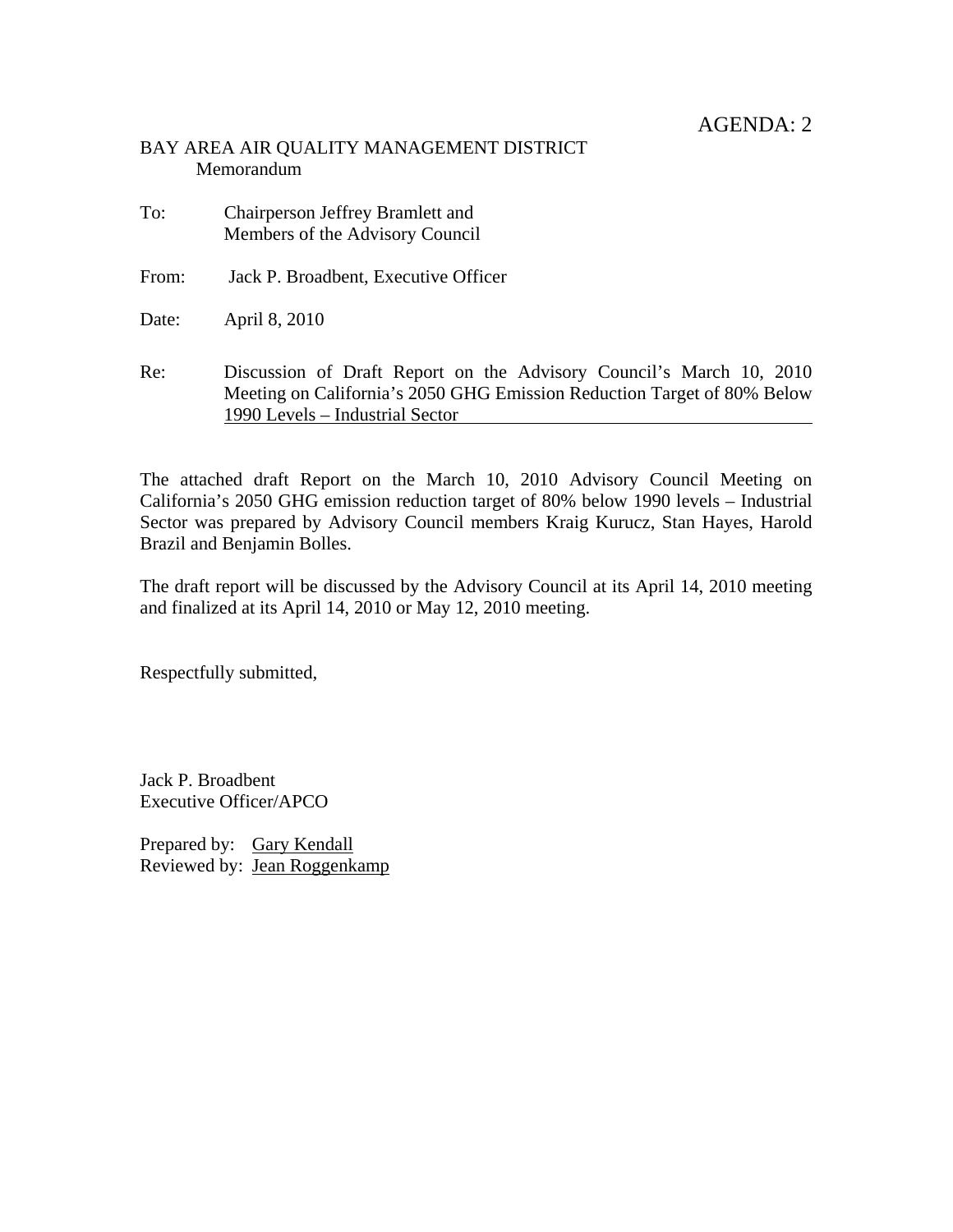#### DRAFT REPORT ON THE MARCH 10, 2010 ADVISORY COUNCIL MEETING ON CALIFORNIA'S 2050 GHG EMISSION REDUCTION TARGET – INDUSTRIAL SECTOR FOR DISCUSSION BY THE ADVISORY COUNCIL AT THE APRIL 14, 2010 MEETING

#### SUMMARY

The following presentations were made at the March 10, 2010 Advisory Council meeting on California's 2050 GHG emission reduction target of 80% below 1990 levels – industrial sector:

- 1. *GHG Emission Reduction Strategies for Oil/Gas Production & Refining* by Joe Sparano, Executive Advisor to the Chairman of the Board of the Western States Petroleum Association (WSPA). Joe advises the Chairman and supports WSPA's President on matters related to the trade organization's operations and advocacy in six Western states. He was previously WSPA's President for almost seven years and provides WSPA with the benefit of 41 years experience in the petroleum industry. He has played a key role in formulating WSPA's positions on GHG emissions policies in the Western United States.
- 2. *GHG Emission Reduction Strategies for Industrial Energy Use* by Dr. Eric Masanet, Principal Scientific Engineering Associate in the Energy Analysis Department at Lawrence Berkeley National Laboratory (LBNL). His research areas at LBNL include life-cycle assessment of energy-using products, industrial energy efficiency analysis, emerging technology assessment, modeling of industrial greenhouse gas emissions, greenhouse gas mitigation strategies, and sustainable design and manufacturing. Dr. Masanet also works with the U.S. EPA's ENERGY STAR for Industry program, researching and co-authoring energy efficiency guides for plant managers in various industrial sectors.
- 3. *GHG Emission Reduction Strategies for the Cement Industry* by Greg Knapp, Director, Environmental Safety & Health West Region, Lehigh Hanson. Greg has been managing Environmental, Safety, and Health issues for major natural resource-based corporations in the Western US for over 28 years. His education in Biological and Environmental Sciences, and passion for the environment, have propelled him to develop innovative solutions to the environmental challenges facing these industries. In the last 4 years, Mr. Knapp has been a leader in the California cement industry's effort to develop a workable solution to the challenge of climate-change here in California.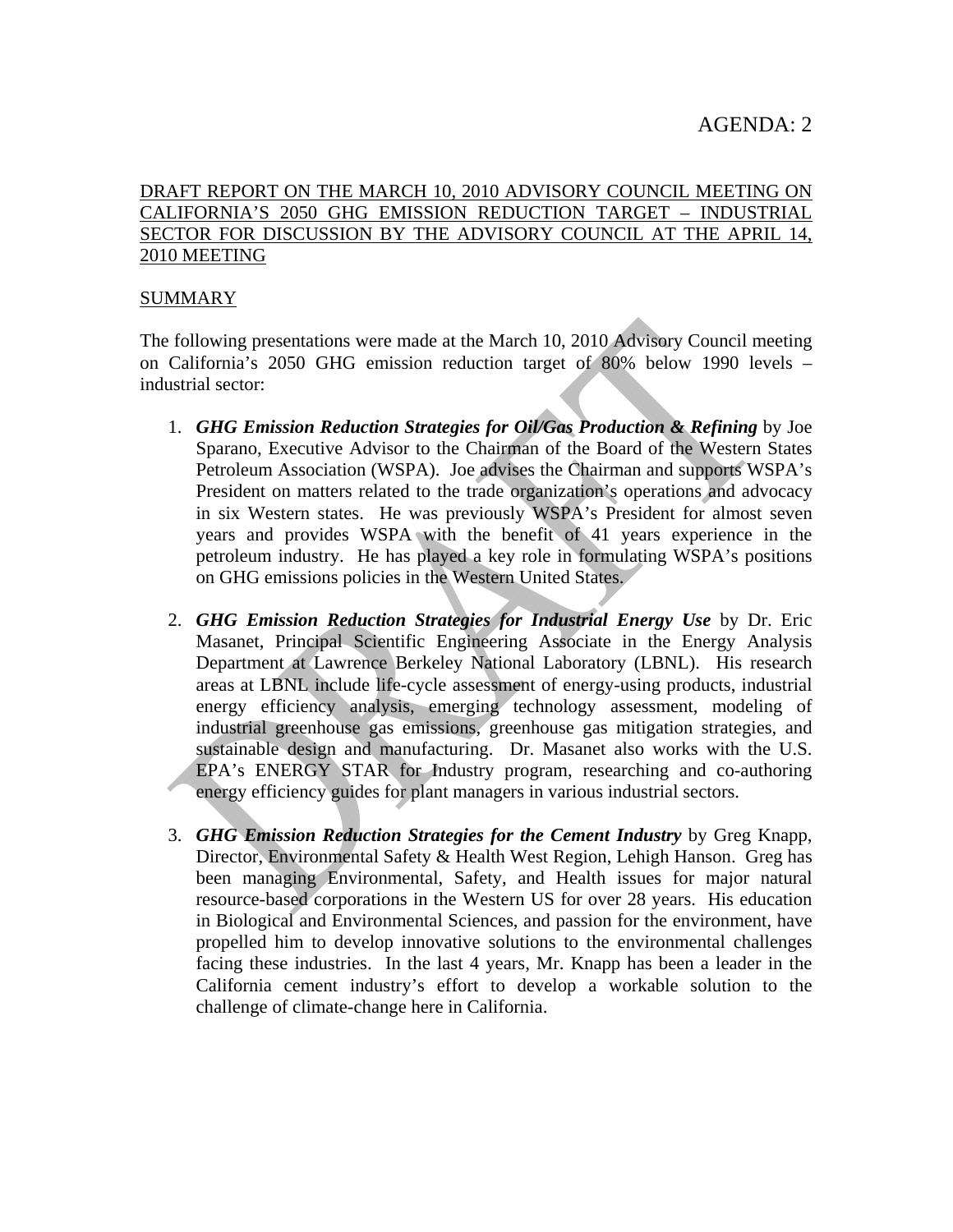#### DISCUSSION MEETING

# KEY POINTS **Joe Sparano, WSPA**

Major areas of concern include the Low Carbon Fuel Standard, complementary measures affecting stationary sources, and cap-and-trade market mechanisms (including auctions, timing of market opening, fuels under cap and trade, environmental justice issues, offsets, and cost containment). He is concerned about the cost to meet the 2050 goal of 80% reductions in Green House Gas (GHG) below 1990 levels and how these costs make their way to the consumer. He noted that the UC Institute for Energy and Environment concluded that meeting the 2050 goal would require eliminating GHG emissions from all electricity production and non-aviation transportation and 2/3 of the carbon from all other sources.

Refiners want the market, not government, to determine the future fuels. They also want certainty in planning for future fuels so there is not a gap between energy supply and demand during the transition. Although many alternatives, such as hydrogen and algae show promise, they are years away from having a significant impact. We need to address the scale of production for new fuels and the logistics for hydrogen such as generating  $H_2$ at the station, rather than trucking it.

We are a long way from a full replacement of diesel and gasoline. The US buys 200 billion gallons of oil annually. California produces 43 million gallons of fuel per day. A recent large cellulosic ethanol plant will produce only 250,000 gallons/day. US DOE indicates that in 2008: 16% of the US energy mix is renewable and 84% is coal, gas and oil. In 2035, DOE projects that 22% will be renewable.

There are permitting issues to address for transition to alternative energy production. Industry needs certainty so they can engage in long term planning, and they would like local and California plans to harmonize with other states, federal and international requirements. There is a need to balance a state framework of fees and regulations with developing a high volume market.

Carbon Capture and Sequestration (CCS) and offsets will be very important and must be considered to meet the goal. An opportunity exists to combine reinjection of liquid  $CO<sub>2</sub>$ into wells that require tertiary oil extraction techniques. There may be more than a billion tons of  $CO<sub>2</sub>$  storage capacity in local California oil fields, which have about 57 billion barrels of stranded oil resource.  $CO<sub>2</sub>$  for injection could also come from other industries. Other studies have indicated that, throughout California, there may be 1.7 billion tons of  $CO<sub>2</sub>$  storage in gas reservoirs and 3.6 billion tons in oil reservoirs.

Mr. Sparano also commented that there is a concern with the costs of meeting the 2050 goals. He cited a Sacramento State study that says AB 32 could be costly to small business and households.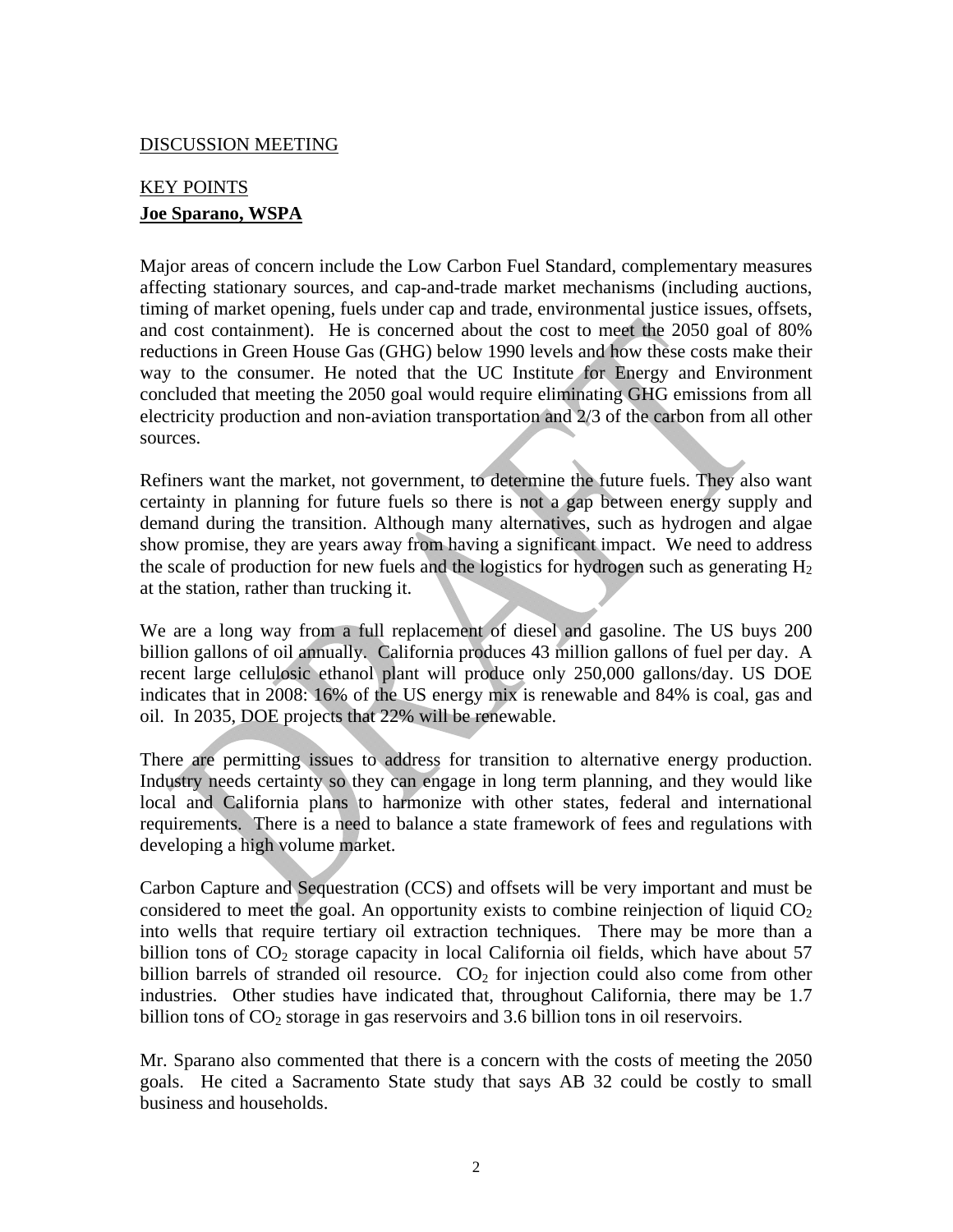Refineries are very energy efficient. A study done for BAAQMD concluded that opportunities for further energy efficiency gains would only be about 0.5–1%. Commenting on the applicability of non-thermal separation technology for fuels such as gasoline and diesel, raised by Dr. Masanet, Mr. Sparano stated that refiners would use it if it is feasible.

#### **Dr. Eric Masanet, Lawrence Berkeley National Labs**

Dr Masanet studies energy efficiency. His work is funded by California Energy Commission. He stated that he is not advocating any one technology. His studies review the question, "What would be the impact if we maximized our best technologies?" The conclusion: "Efficiency alone will not be sufficient to meet the 2050 GHG emission goals."

As shown in the Table 1 below, the Manufacturing sector emitted 9% of CA GHG emissions in 2004 from natural gas and electricity usage. The sector used 16% of California's electrical energy, and 13% of the natural gas. The total GHG emission from the sector was closer to 20% of GHG emissions. The study referenced by Dr. Masanet only considered the natural gas and electrical energy used by industrial sources. It did not consider GHG emissions associated with the industrial processes, notably refining and cement production, which together account for nearly 70% of the industrial sector GHG emissions. In refining, a portion the crude oil is converted to refinery gas, a fuel used in the processes and some of the energy in the crude oil is also consumed in the process of converting it to gasoline, diesel and jet fuel. The fuels used in cement manufacturing are typically coal or petroleum coke, not natural gas. In cement plants, limestone (calcium carbonate) is converted to lime (calcium oxide) by heating in a kiln, in a process called calcining, which releases  $CO<sub>2</sub>$  in addition to the  $CO<sub>2</sub>$  from the combustion of the fuel."

He stated that the use of electricity and natural gas by California's commercial, residential, and manufacturing sectors accounts for a significant fraction of the state's energy demand and GHG emissions.

|                                      | o<br><b>Estimates for 2004</b> |                      |                                  |                      |                                                                     |                                   |  |
|--------------------------------------|--------------------------------|----------------------|----------------------------------|----------------------|---------------------------------------------------------------------|-----------------------------------|--|
| <b>Sector</b>                        | <b>Electricity Use</b>         |                      | <b>Natural Gas</b><br><b>Use</b> |                      | <b>GHG Emissions (due to</b><br>electricity and natural gas<br>use) |                                   |  |
|                                      | <b>GWh</b>                     | % CA<br><b>Total</b> | <b>MTh</b>                       | % CA<br><b>Total</b> | <b>MMT</b><br>CO <sub>2</sub> e                                     | % of CA Gross<br><b>Emissions</b> |  |
| Residential buildings                | 84,794                         | 31%                  | 5,150                            | 21%                  | 67                                                                  | 14%                               |  |
| Commercial buildings                 | 99,362                         | 37%                  | 1,960                            | 8%                   | 57                                                                  | 12%                               |  |
| Manufacturing                        | 44,061                         | 16%                  | 3,145                            | 13%                  | 46                                                                  | 9%                                |  |
| Total (above 3 sectors) 228, 217 84% |                                |                      | 10,255 42%                       |                      | 170                                                                 | 35%                               |  |
| Total for all CA sectors 271,994     |                                |                      | 24,200                           |                      | 484                                                                 |                                   |  |

**Table 1. Electricity and natural gas use and GHG emissions by sector ( 2004 data)**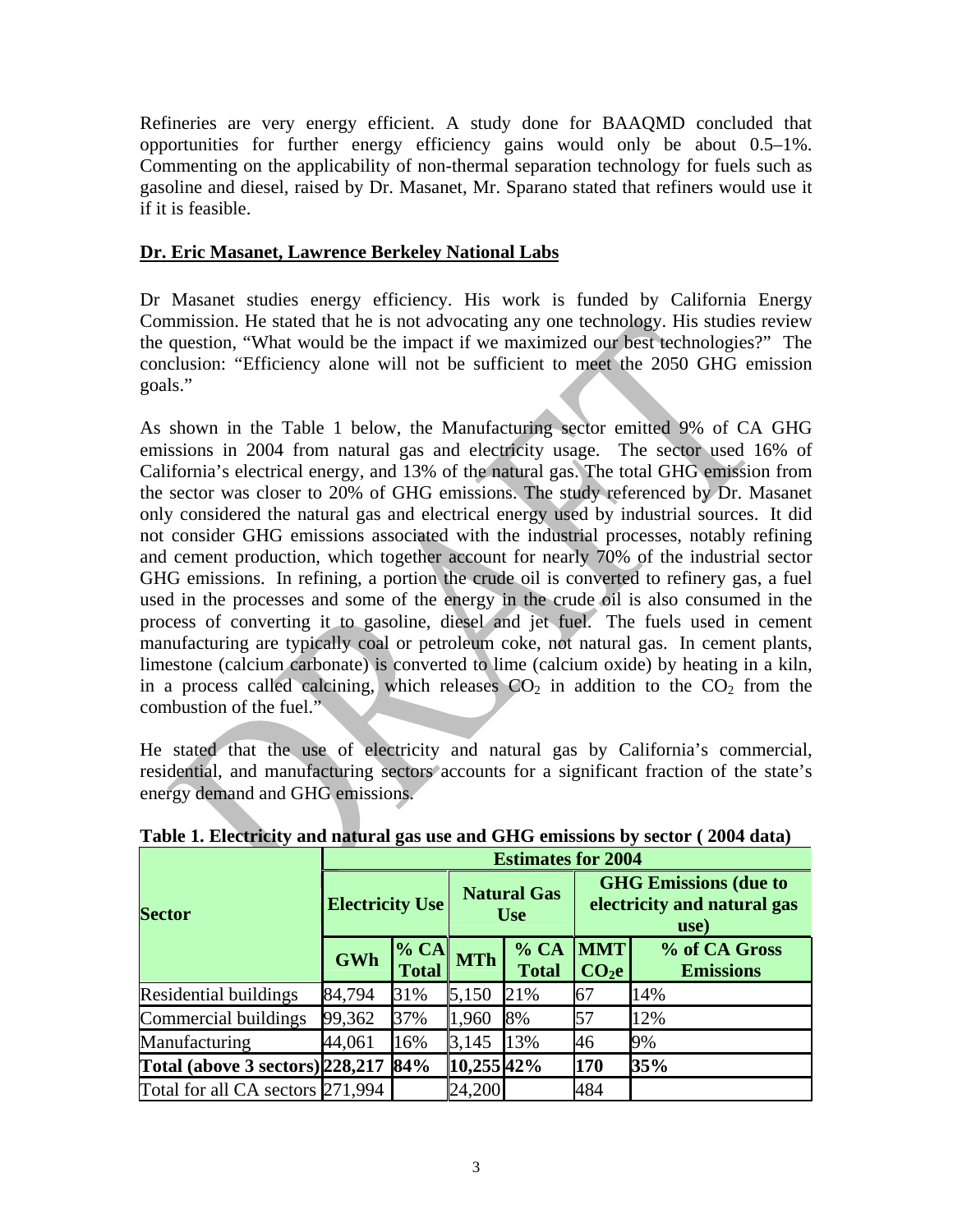Based on these data, he concluded that energy efficiency improvements to California buildings and industrial facilities are critical toward reducing state energy demand and achieving the 2050 GHG reduction target.

| Electricity (83% of total use) | Natural gas (44% of<br>total use) |
|--------------------------------|-----------------------------------|
| Motors $(54%)$                 | Steam systems (26%)               |
| Drives $(19%)$                 | CHP (10%)                         |
| Pumps (18%)                    | HVAC(8%)                          |
| Compressed air (9%)            |                                   |
| Fans (8%)                      |                                   |
| HVAC (12%)                     |                                   |
| Refrigeration (9%)             |                                   |
| Lighting $(8\%)$               |                                   |
|                                |                                   |

|  |  | Table 2. End uses for electricity and natural gas within all industrial subsectors |  |  |
|--|--|------------------------------------------------------------------------------------|--|--|
|  |  |                                                                                    |  |  |

Food and beverage and petroleum used 55% of industrial natural gas in 2006. Food and beverage and petroleum cement, glass, chemicals, and paper, combined, used 80% of industrial natural gas.





Looking at industrial electricity use in 2006 by sector, 47% was used for petroleum, food and beverage, and electronics combined. To identify 80% of the electricity usage requires 8 sectors.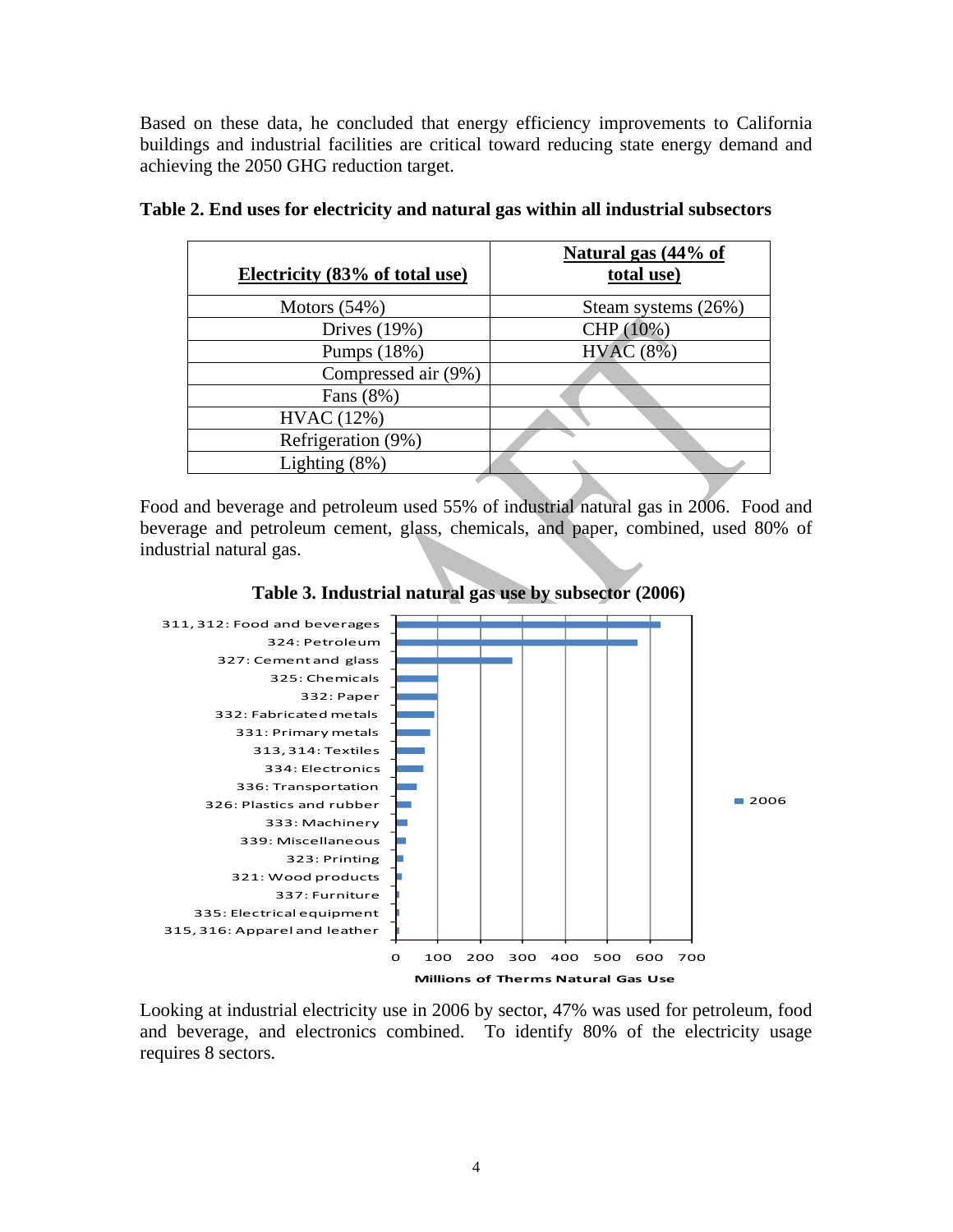

**Table 4. Industrial electricity use by subsector (2006)** 

Long term growth was included by Dr. Masanet. Petroleum production is projected to grow only slightly by 2050. Cement and glass will grow more than 50%, and other sectors will grow more through 2050. Efficiency gains are possible and are more important to implement as sectors grow.



# **Table 5. Long term structural change by subsector (2006-2050)**

Future efficiency measures can be implemented that will reduce 2050 demand below present use to 2006 levels, but efficiency gains are not enough to reach 80% reduction target by 2050. Population growth will offset efficiency gains. Efficiency is important and has the impact of reducing demand that would otherwise grow.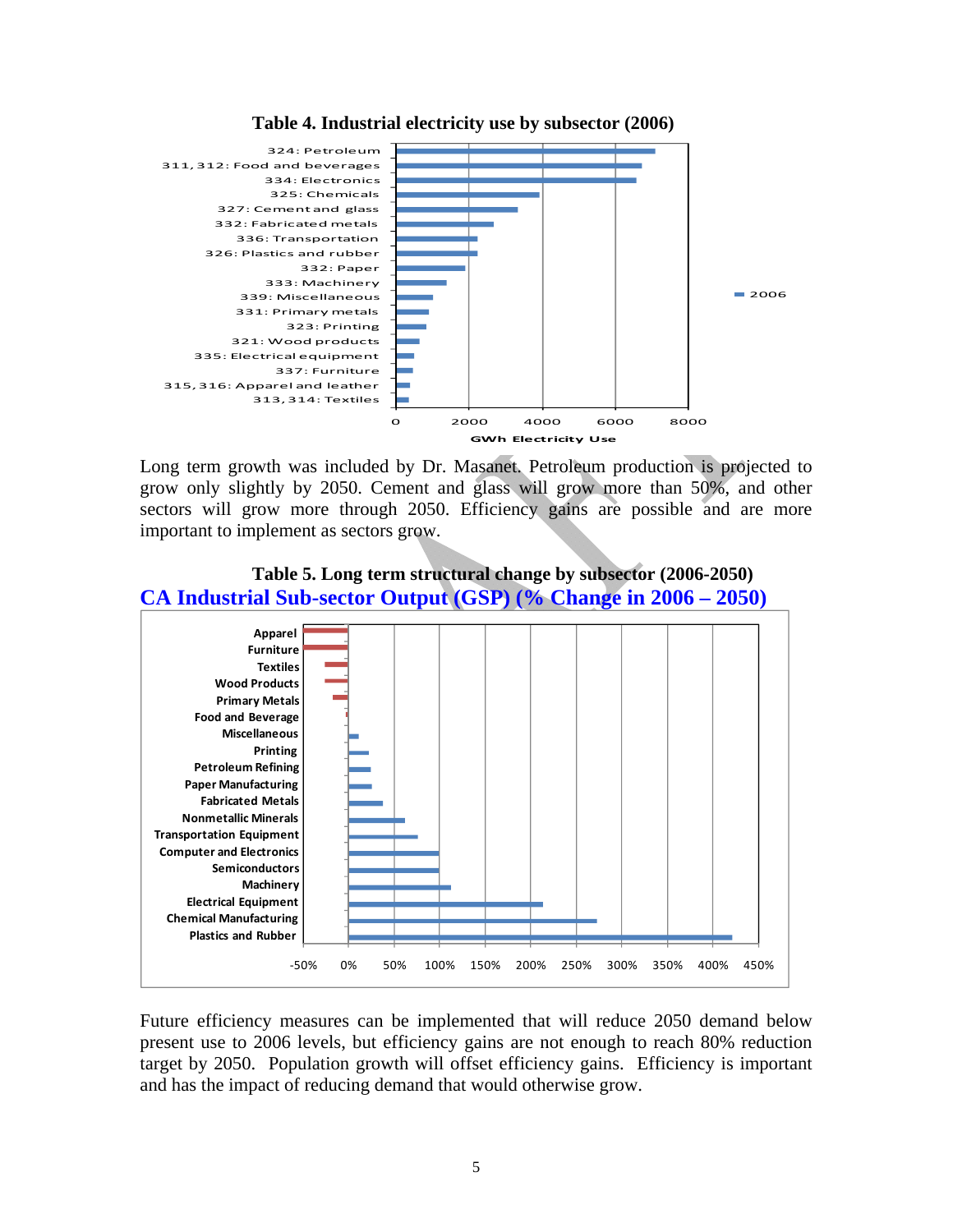The key will be to encourage more utilization of under-utilized technologies for common applications such as motor systems, steam systems, process heating systems, and lighting systems, i.e., a super boiler can save 15% on fuel for food processing steam. Solar thermal concentration can someday replace up to 100% of steam system fuel demand.

# **Greg Knapp Cement Industry**

Calcination is the process by which cement is made, and it releases one  $CO<sub>2</sub>$  molecule for every molecule of cement:  $CaCO<sub>3</sub> \rightarrow$  energy- $> CaO + CO<sub>2</sub>$ . No change is predicted for this technology by 2050.

CaO, known as clinker, and gypsum are milled together to make cement. Energy is used for crushing and grinding limestone and milling the clinker as well as in the kiln. Energy efficiency improvements are possible and are being implemented throughout the industry. California plants present an opportunity to improve as they do not meet the global average for electrical efficiency. Investment of \$500 Million is required to upgrade.

Fuel used in the kiln can be coal, coke, tire derived fuel or biomass. A change in fuels to biomass has a positive impact on atmospheric  $CO<sub>2</sub>$  levels. One facility in near Redding is using 5-10% biomass as a replacement fuel.

| Source of efficiency gain | 2005-2030 | 2030-2050 Total |     |
|---------------------------|-----------|-----------------|-----|
| Fuel mix $(8\%)$          | 8%        | 8%              | 11% |
| Thermal energy efficiency | 2.5%      | 2.5%            | 5%  |
| Electrical efficiency     | 5%        | 5%              | 10% |
|                           |           |                 |     |

# **Table 6. Expected energy efficiency gains in cement industry**

Sequestration issues and challenges: There is a large volume of flue gas, ½ million ACFM, with a low partial pressure of  $CO<sub>2</sub>$ . It is not a concentrated stream of  $CO<sub>2</sub>$ , and therefore requires energy to capture, purify and recompress the  $CO<sub>2</sub>$ . The  $CO<sub>2</sub>$  must be piped or moved to the site of the sequestration.

Two strategies to reduce GHG emissions are worth investigating. Carbonate looping is an alternative sequestration technology.  $CaCO<sub>3</sub>$  is recreated by mixing CaO in the flue gas. This CaO comes directly from limestone. There is also a membrane technology for  $CO<sub>2</sub>$  capture.

Fly ash is being used now for some concrete mixes at about 7 to 15%. This is a synergistic use of another industry's waste product. See note in Discussions.

# EMERGING ISSUES

Efficiency will not be enough to achieve the 2050 goal. Future efficiency measures can be implemented that will reduce 2050 demand below present use to 2006 levels, but not to 1990 levels or to 80% less than 1990 levels. Population growth will present a serious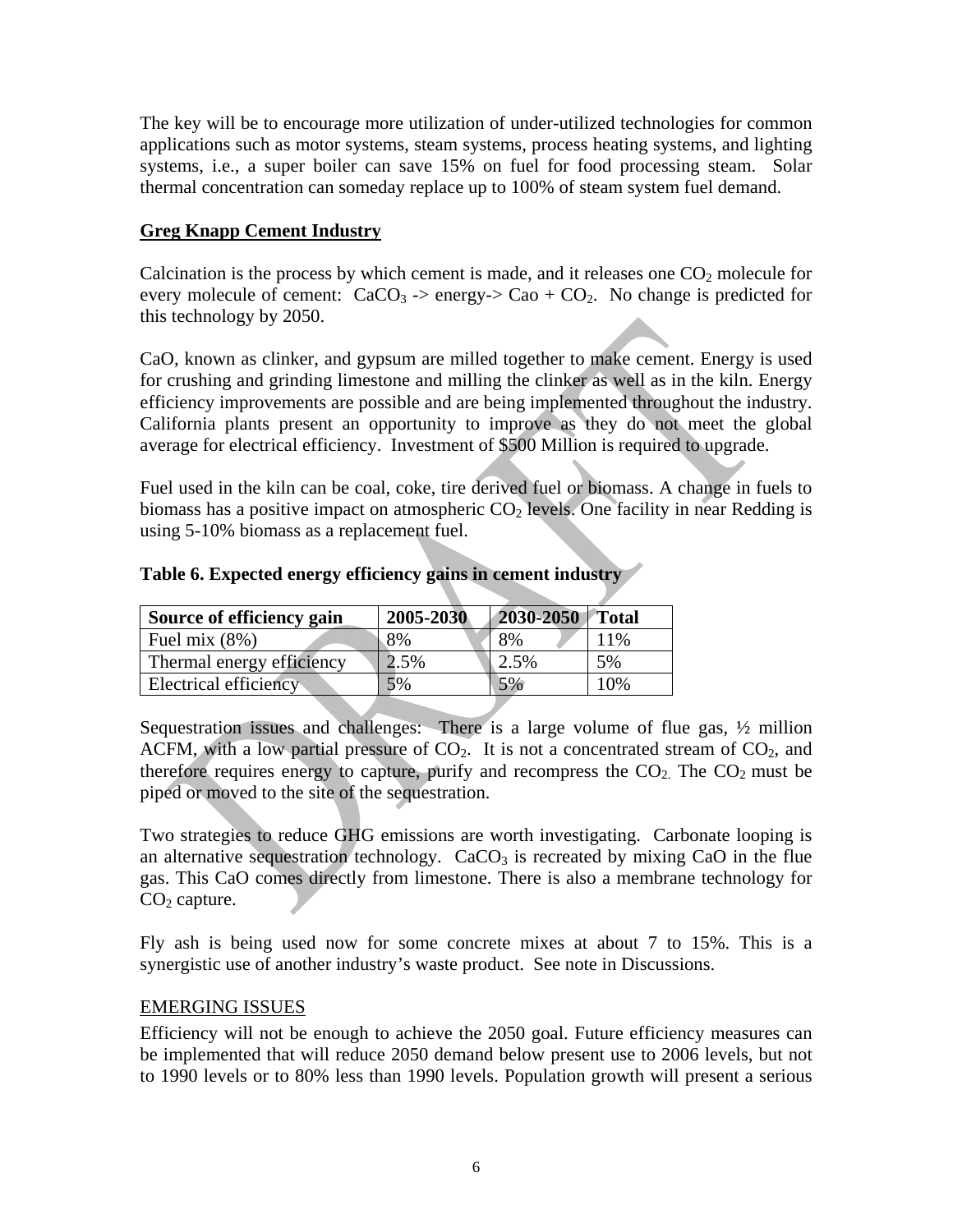challenge to meeting the goals as growth will offset the efficiencies gained through technology.

There is a move to roll back AB 32 until specific economic indictors are achieved. In response to a question, Mr. Sparano stated that his organization is not working to roll back AB 32. BP and other refiners are working on alternative fuels.

Studies of the costs of AB 32 range across the board and use different scenarios to predict future impacts and effectiveness. Better studies will be required to predict the costs to small business and households. The California Legislative Analysts Office (LAO) was extremely critical of the two studies produced by Varshney and Associates regarding the costs of AB32 to small business and households. In the report, Legislative Analyst Mac Taylor stated; **"**Our review of this study indicates that it contains a number of serious shortcomings that render its estimates of the annual economic costs of state regulations essentially useless."

Other studies such as a report from Natural Resources Defense Council, United Auto Workers union and Center for American Progress released March 16 state that efforts to build more fuel-efficient vehicles have the potential to provide jobs for thousands of Americans—provided the government adopts policies that encourage manufacturers to create those jobs.

Small businesses have been selected to receive nearly \$5.4 billion from the Department of Energy via grants, contracts, loans, loan guarantees, and tax credits for clean energy technologies under the stimulus program enacted in 2009, the Obama administration said March 17. According to a [report](http://www.energy.gov/recovery/documents/Small_Business_Memo_Mar2010.pdf) released by the department, about a third of its funding from the American Recovery and Reinvestment Act has been directed so far to small companies of less than 500 employees.

Solazyme, Inc., a California company that produces biodiesel, jet fuel, and bio crude oil from algae and plant material, announced they have received a \$22 million grant that will be used to build its first commercial algae-fuel refinery in Pennsylvania. Solazyme's bio fuel process can reduce greenhouse gas emissions by about 80 percent compared with petroleum-based diesel, according to the company.

#### DISUSSIONS:

Energy efficiency projects and replacements should be used to reduce as much energy use as possible. One innovation often leads to the next as creativity is sparked and inspired by creativity. The costs of measures to increase efficiency are often offset by savings in energy cost, particularly if the cost of energy is rising. As energy gets more expensive, the breakeven point shifts to making even more projects attractive financially. Our vision of the horizon in 2010 indicates that increased efficiency won't be enough to meet the AB32 targets. But it is important that BAAQMD look to the horizon rather than the present situation, and focus on some big picture cultural and psychological shifts may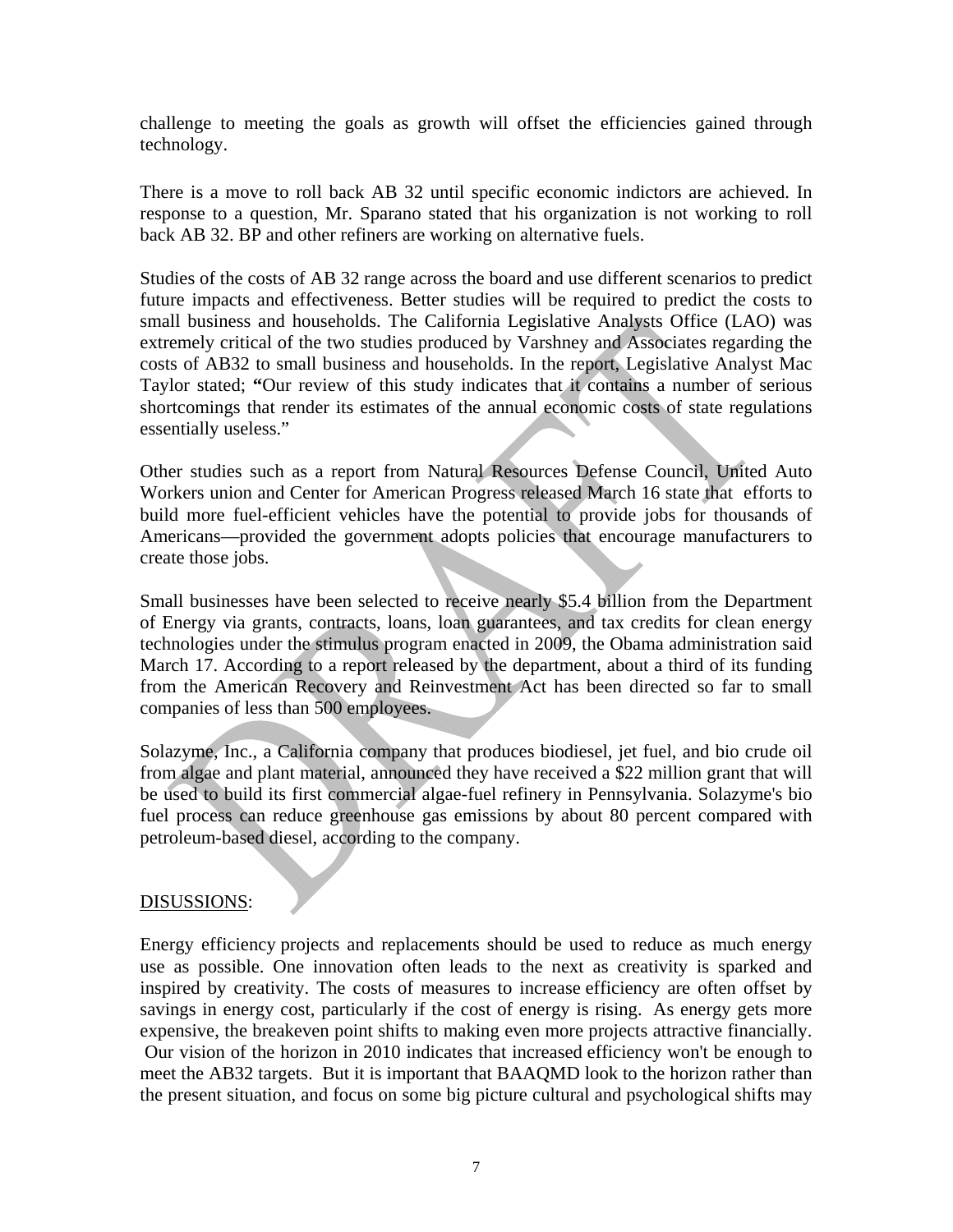be necessary to foster future efficiency improvements that we cannot envision as feasible today.

Industries replace capital equipment based on expected lifetime as part of strategic planning. Opportunities to improve efficiency or emissions from long-lived equipment will come up once or a few times between now and 2050 for each piece of equipment. BAAQMD can look at the horizon and help transfer technology within and between industries.

Producing cement requires removal of a  $CO<sub>2</sub>$  molecule, but there is potential for more energy efficiency or for capture and sequestration. Biomass is starting to be used in cement making. While it does not change the product emissions, it does offset the use of fossil fuels that release sequestered carbon. A facility near Redding is using 5-10% as a replacement. There are limits to overcome, but 60 to 70% replacement may be possible.

Challenges to cement replacement: Building codes may be overly specific of clinker content and cement type. Clinker content of 71-93% in cement is based on CA design requirements. Need to establish new knowledge of performance. Fly ash based cement is being looked at as a low carbon alternative. Mirant Corp. will soon ask Maryland authorities for permission to construct a coal-ash recycling facility that would allow it reduce its disposal of coal ash in landfills Proponents claim it would be a replacement to portland cement, while emitting one-quarter of the carbon dioxide generated in the production of portland cement.

The low carbon fuel vision is minimization or elimination of petroleum fuels with greater electrification. Oil cap and trade dollars will pay for electrification.

Cellulosic ethanol is a greener fuel since the carbon in the biomass materials was in the atmosphere recently and is not additional  $CO<sub>2</sub>$  when it returns to the atmosphere. Scaling up this sector is a challenge. The California fuels mandate is 100 million gallons of cellulosic material for 2011. EPA will aim for 6.5 million gallons

Transportation is responsible for 40% of the total GHG emissions.

Reductions are likely to come from: 10% low carbon fuels; 10% cap and trade, 30% early measures.

Carbon capture and sequestration will be required to meet the 2050 goal of 80% below 1990 levels.

A comment from the public urged us to not be limited by our present views on what is possible. Example of past failures to predict future technology breakthroughs abounds. I.e., Cloud computing is a breakthrough that reduces energy used on computing hardware. Could reduce energy intensity to make the computers we have at home. It makes computing a service instead of the computer as a consumer product. As technology advances the low hanging fruit always grows back.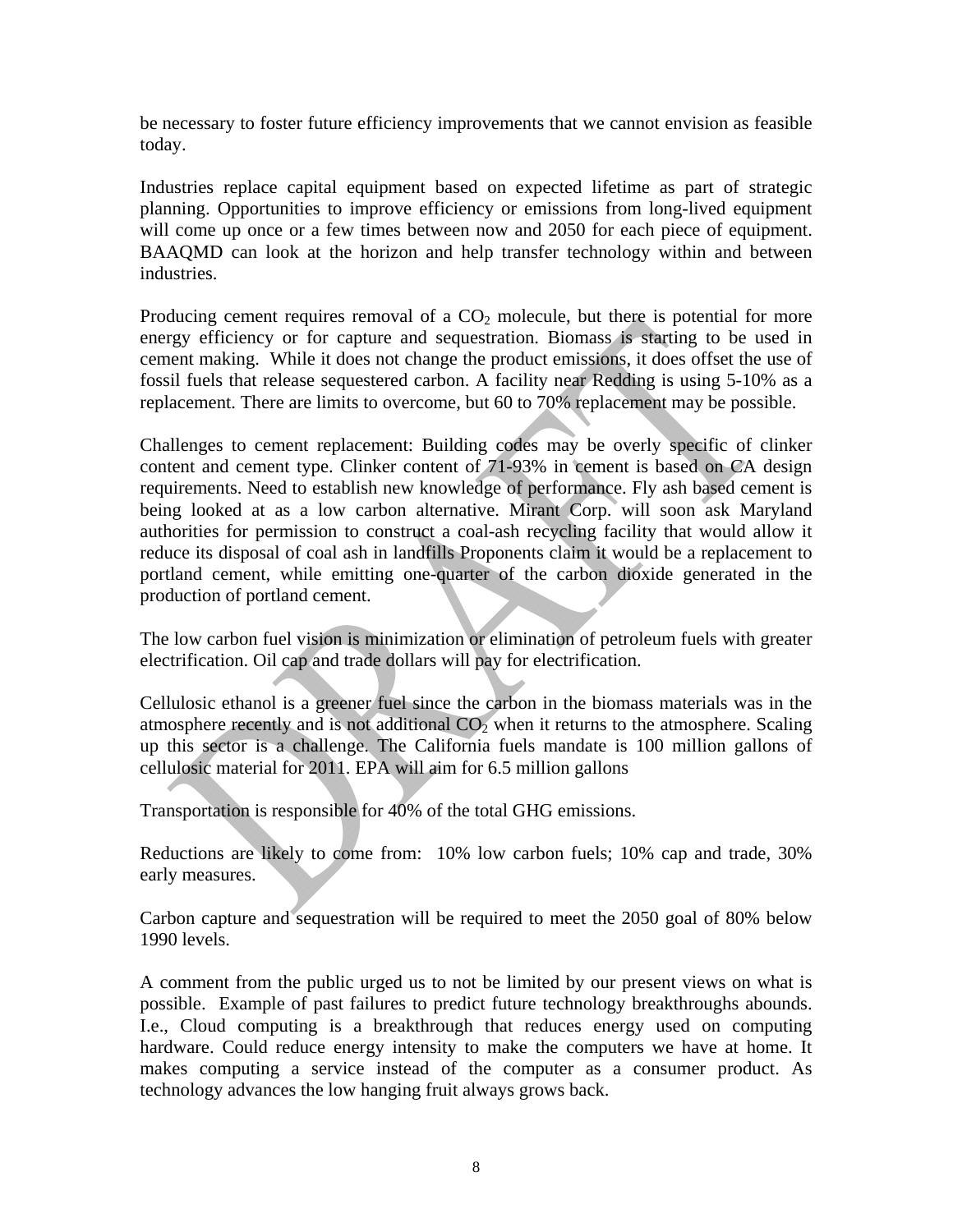#### RECOMMENDATIONS

The following Advisory Council recommendations to the Board are based on the above presentations and subsequent discussions among Advisory Council members:

1. BAAQMD grants and regulations should focus on the largest end uses of electricity and natural gas within the industrial sector as the efficiency improvements may be transferable across industry subsectors. The largest end uses represent a greater percentage of energy use than the industrial subsectors.

| Electricity (83% of total use) | Natural gas (44% of<br>total use) |
|--------------------------------|-----------------------------------|
| Motors $(54%)$                 | Steam systems (26%)               |
| Drives $(19%)$                 | CHP (10%)                         |
| Pumps (18%)                    | <b>HVAC</b> (8%)                  |
| Compressed air (9%)            |                                   |
| Fans (8%)                      |                                   |
| HVAC (12%)                     |                                   |
| Refrigeration (9%)             |                                   |
| Lighting $(8\%)$               |                                   |
|                                |                                   |

#### **Table 2. End uses for electricity and natural gas within all industrial subsectors**

- 2. BAAQMD should expand the grant approach to provide incentives that could lead to advances in energy efficiency and reduce GHG emissions. Grants should be available for demonstration projects to reduce risk from adopting under-utilized new technologies.
- 3. BAAQMD encourage technology transfer within and between industries by looking at the strategic horizon of approximately 10 years and monitoring energy efficiency improvement research and development at agencies such as the Department of Energy (DOE) and California Energy Commission. BAAQMD Best Available Control Technology (BACT) requirements should reflect efficiency improvements. Industries replace capital equipment based on expected lifetime as part of strategic planning, not each time a technical advance is made, so BAAQMD can
- 4. BAAQMD should encourage and monitor R&D on alternative motor vehicle fuels by ARB and other agencies. New fuels are part of a three legged stool including vehicles and urban planning that must be addressed. Since emissions from transportation are significant, the role of the refining industry and the subsequent combustion of these fuels in vehicles and equipment are important reductions.
- 5. BAAQMD should fund research on carbon capture and sequestration, to the extent that the District can establish a foundation that has fewer restrictions on the